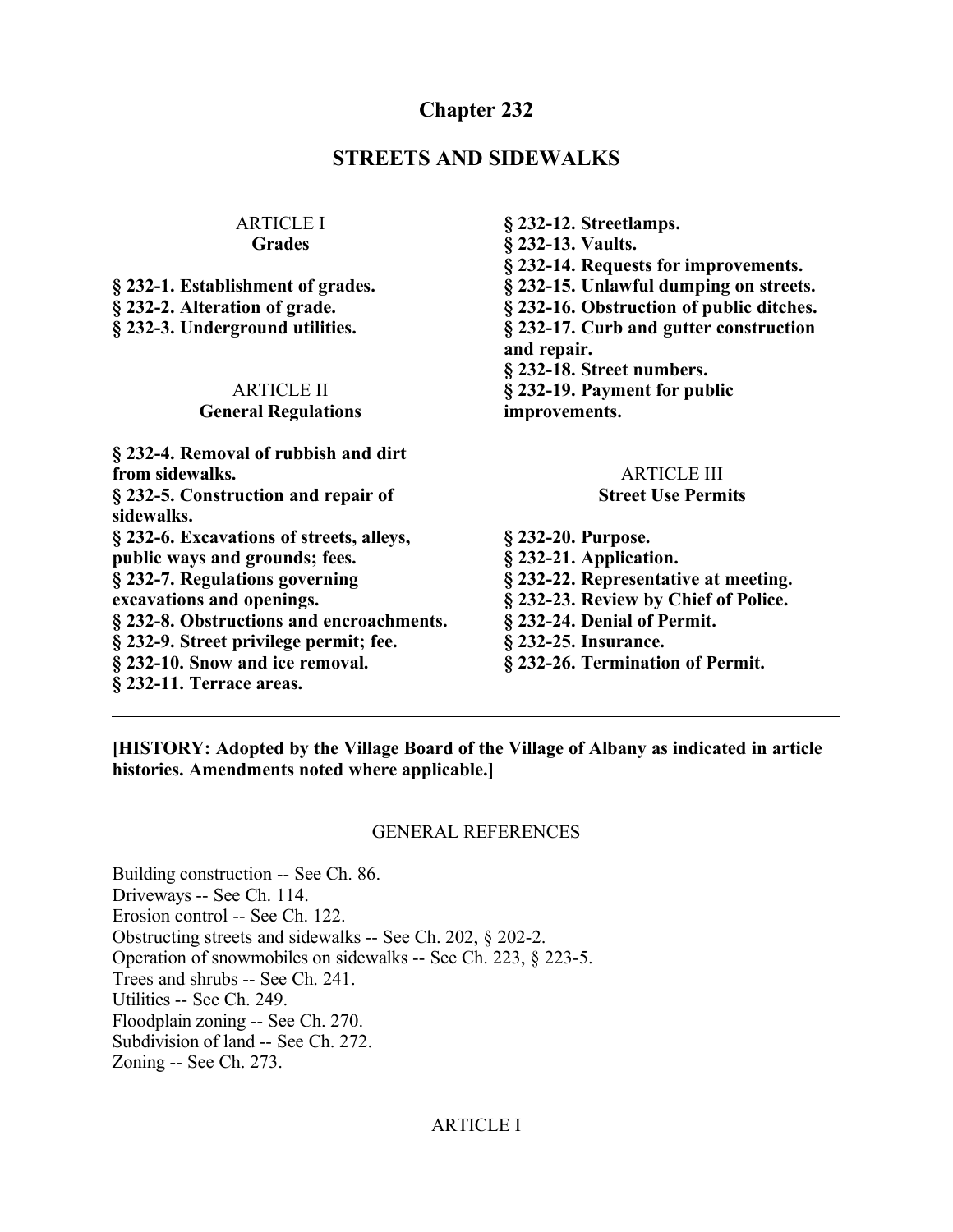#### **Grades** [Adopted 5-11-1992 as Title 6, Ch. 1 of the 1992 Code]

#### **§ 232-1. Establishment of grades.**

A. Grades to be established. The grade of all streets, alleys and sidewalks shall be established by the Village Board and the same recorded by the Village Clerk-Treasurer in his office. No street, alley or sidewalk shall be worked until the grade thereof is established. In all cases where the grade of sidewalks shall not have been specifically set by ordinance, the sidewalks shall be laid to the established grade of the street. All such grades heretofore established are hereby confirmed.

B. New sidewalk grade. Whenever a street shall be improved for the first time or the grade thereof changed and the street improved so as to conform to the new grade, the grading of the sidewalk shall be considered a part of the improvement, shall be let by contract with the other work of improving such street and the expense thereof shall be provided for and borne in all respects like that of improving the street, but the construction shall be done by the owners of the abutting lots or parcels of land or at their expense as hereinafter provided. Before such construction is commenced by the owners of the abutting lots or parcels of land, the Village Board shall, upon application by the respective owners for a sidewalk grade, cause such sidewalk grade to be established.

#### **§ 232-2. Alteration of grade.**

 No person shall alter the grade of any street, alley, sidewalk or public ground or any part thereof in the Village of Albany by any means whatsoever unless authorized or instructed to do so by the Village Board or Street Superintendent. All such alterations of grade shall be recorded in the office of the Village Clerk-Treasurer.

#### **§ 232-3. Underground utilities.**

A. Elevation. The grade or elevation of all underground construction shall be a minimum of three feet below the established grade of the street, alley, park, public property or easement. The three feet shall be measured between the top of the established grade and the top of the underground construction.

B. Approval of location. The location of any and all such underground construction must have the approval of the Street Superintendent.

C. Filing plans. Complete plans for any such construction must be filed with and be approved by the Street Superintendent before construction can begin.

D. Inspection. On request of the Street Superintendent, the utility company must provide opportunity for him to check any construction before it may be covered.

E. Conflict with other utilities. If the grade or elevation herein set for the underground construction of utilities shall, in any instance, conflict with other existing utilities, the utility shall be required to lower the elevation of its underground construction, or of the storm sewer, at the election of the Street Superintendent and in accordance with his directions and specifications.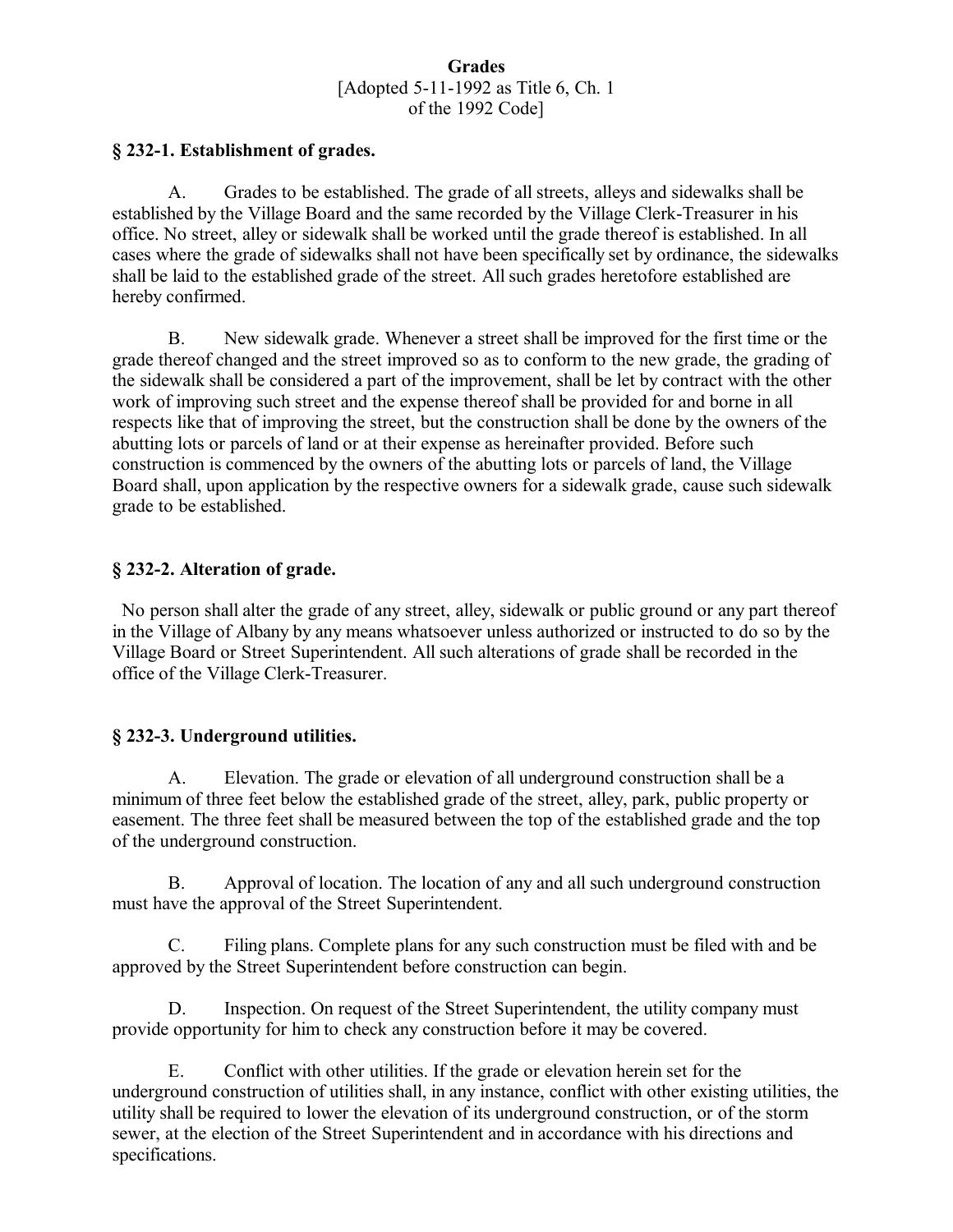F. Establishment of grade. At the request of the utility company, the Street Superintendent shall give the utility company an established grade on any streets, alleys, public parks or easements where it proposes to install underground utilities.

G. Emergency. In case of an emergency, when immediate action is necessary in order to protect life or property, the utility company may proceed with underground construction subject to obtaining the approval of such work by the Street Superintendent as soon thereafter as is reasonably possible.

H. Restoration of surface. In the event of any such underground construction, the utility company shall leave the surface of the ground or road in the same condition as before said work was commenced, and in the event of its failure so to do, the village may proceed to place the surface of the ground or street in such condition at the utility company's expense. Such work shall comply with the provisions of §§ 232-6 and 232-7.

I. Nonrelief from obligations. Compliance with this section does not relieve the utility company from any responsibility of any kind whatsoever by reason of the widening of the travelway or any other improvements which may become necessary, nor does it relieve it from any liability of any kind or nature whatsoever. Compliance with this section shall not relieve the utility company from the responsibility or obligation of removing, relocating or moving any of its mains, pipes or property due to the opening, widening or improving of streets or due to any other changes which may occur by reason of which such moving, relocation or removing may be necessary.

#### ARTICLE II **General Regulations** [Adopted 5-11-1992 as Title 6, Ch. 2 of the 1992 Code]

## **§ 232-4. Removal of rubbish and dirt from sidewalks.**

 No owner or occupant shall allow the sidewalk abutting on his premises to be littered with rubbish or dirt. If such owner or occupant shall refuse or fail to remove any such rubbish or dirt when notified to do so by the Village Board or its designee, the Village Board or its designee may cause the same to be done and report the cost thereof to the Village Clerk-Treasurer, who shall spread the cost on the tax roll as a special tax against the premises, pursuant to W.S.A. s. 66.60(16), or such cost may be recovered in an action against the owner or occupant.

## **§ 232-5. Construction and repair of sidewalks.**

A. Board may order. The Village Board may determine that sidewalks or curb and gutter may be constructed, laid, rebuilt or repaired along or upon any public street, right-of-way or highway within the village. The Village Board may determine or change the width or grade of any street or sidewalk.

B. Permit required. No person shall hereafter lay, remove, replace or repair any public sidewalk within the Village of Albany unless he is under contract with the village to do such work or has obtained a permit therefor from the Village Clerk-Treasurer or Superintendent of Public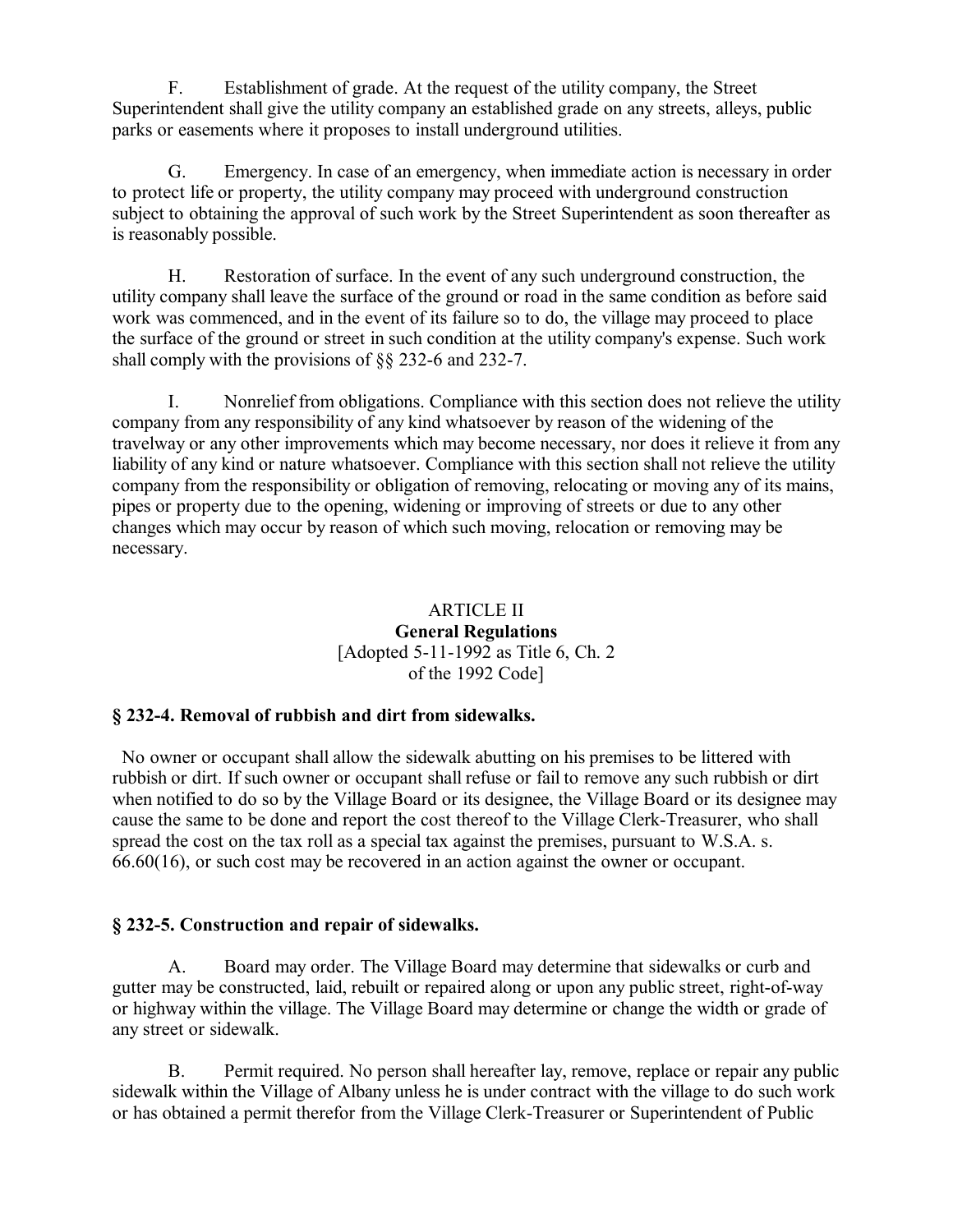Works at least three days before work is proposed to be undertaken. No fee shall be charged for such permits.<sup>[1](#page-3-0)</sup>

C. Standard specifications for sidewalk.

(1) General. Concrete sidewalk construction shall meet the specifications and provisions set forth in this section and shall be constructed in locations and to line and grade as established by the village.

(2) Grading. Prior to construction, ground on which sidewalks are to be placed shall be brought to within three inches of subgrade by the contractor.

(3) Subgrade. Subgrade shall be three inches of sand fill, thoroughly and uniformly compacted and brought to correct grade placing of concrete and thoroughly wet down immediately before concrete is placed. Soft and unsuitable subgrade material shall be removed and replaced with sand or other satisfactory material, and the subgrade shall be thoroughly and uniformly compacted and moistened immediately before the concrete is placed.

(4) Concrete. The minimum quantity of cement per cubic yard shall be six ninety-four-pound sacks. Concrete shall be mixed for at least one minute. Gravel shall be of good quality and washed. Concrete shall test 2,000 pounds' compression in 28 days.

(5) Jointing. Expansion joints 1/2 inch thick and four feet wide shall be placed at fifty-foot maximum intervals. At all places where a walk intersects another walk or curbline, a one-half-inch expansion joint shall be placed.

(6) Slope. To provide adequate drainage, the sidewalk shall slope toward the curb at a minimum rate of 1/4 inch per foot of width of sidewalk. All joints and edges shall be finished with a one-quarter-inch radius edging tool. Sidewalks shall be constructed within the limits of the street, and unless otherwise specifically indicated, there shall be a six-inch strip of street property left between the property line and the edge of the sidewalk.

(7) Width and thickness. Residential walks shall be five feet in width and not less than four inches thick, except within driveway approaches, where the minimum thickness shall be six inches, provided that walks in residential areas may be repaired or replaced to a width not less than the existing width on the effective date of this section. Sidewalks in front of commercial or industrial establishments shall be not less than eight feet in width and five inches in thickness, except within driveway approaches, where the minimum thickness shall be seven inches. Where possible, sidewalks shall be located nine feet from the curb. One-half-inch reinforcement rod shall be used when replacing or repairing sidewalks over alley entrances.

(8) Finishing. The concrete shall be struck off true to grade, finished smooth and given a broom finish. All edges shall be rounded. No tool marks shall be left on exposed surfaces. In case of rain, the walk shall be covered to protect the surface from being damaged. Walks shall be kept free from all traffic at normal temperatures for 48 hours and in cold weather (below 50° F.) for 96 hours. No concrete shall be poured when the temperature may be expected to fall below 35° F. in any seventy-two-hour period or upon frozen subgrade.

(9) Curing. Concrete shall be kept moist by sprinkling, covering or a combination of both for a minimum of five days.

<span id="page-3-0"></span><sup>1</sup> Editor's Note: Amended at time of adoption of Code (see Ch. 1, General Provisions, Art. I).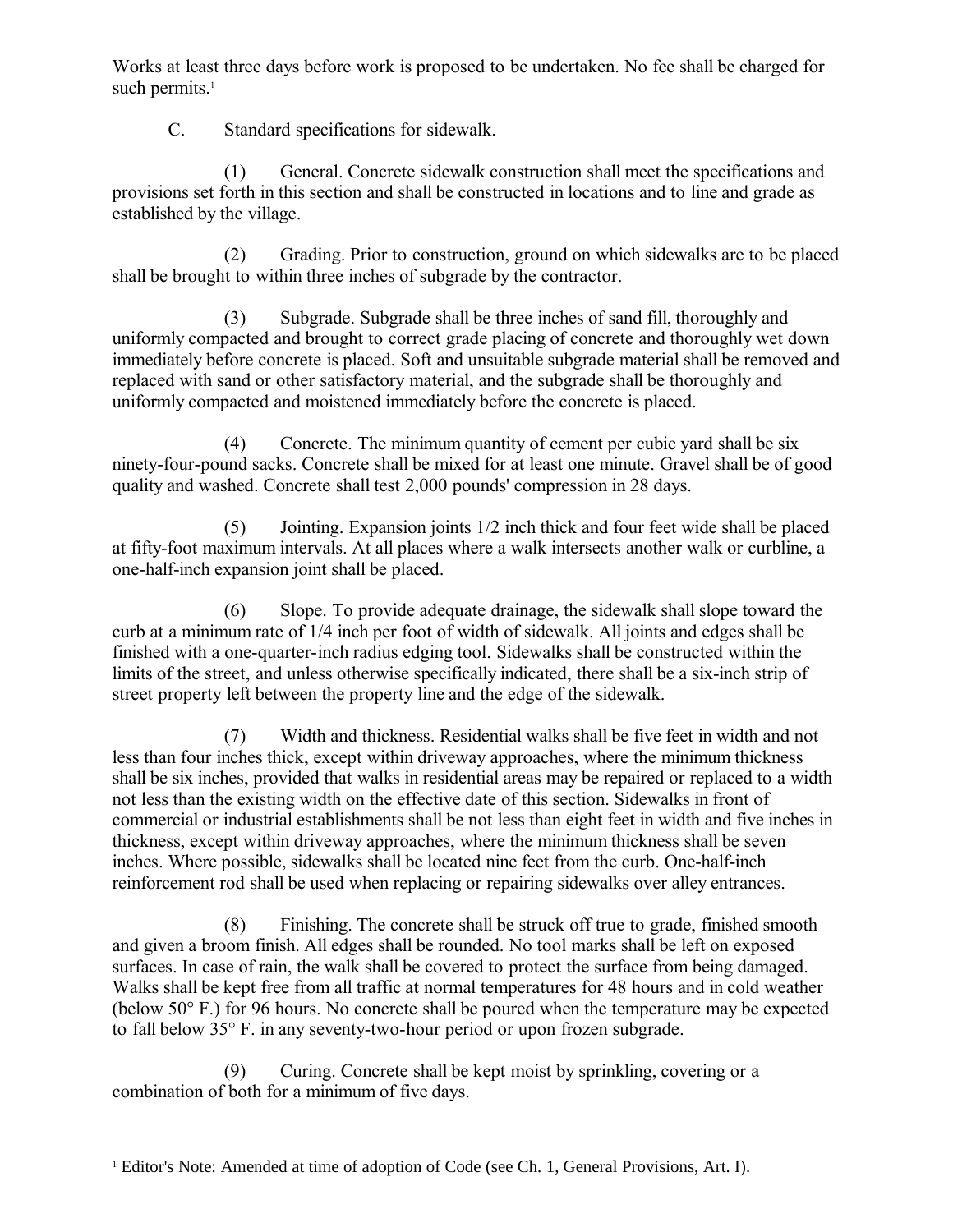(10) Higher standards. Where deemed necessary by the village, higher sidewalk standards may be required by the Village Board.

D. Repair or replacement of defective sidewalks. Pursuant to W.S.A. s. 66.615, the Village Board may order at any time property owners to repair or remove and replace any sidewalk which is unsafe, defective or insufficient. If the property owner shall fail to so repair or remove and replace such sidewalk within 30 days after service of the notice provided in W.S.A. s. 66.615(3)(c), the Village Board shall repair or construct such sidewalk, and the Village Clerk-Treasurer shall enter the total cost thereof upon the tax roll as a special assessment against said lot or parcel of land. If a life-threatening situation exists which is caused by a sidewalk in need of repair, the Village Board or its designee shall direct the property owner to make repairs within seven days. If the property owner shall fail to repair such sidewalk within the required period, the Village Board shall make the necessary repairs, and the Village Clerk-Treasurer shall enter the total cost thereof on the tax roll as a special tax against said parcel. Replacement sidewalk width shall be consistent with the existing sidewalk.<sup>[2](#page-4-0)</sup>

E. Illegal sidewalks. No sidewalk which shall be constructed contrary to the provisions of this section shall be considered a legal sidewalk, and the same may be ordered to be replaced with a legal sidewalk and with one that is in conformity with this section, the same as if no sidewalk whatever had been built or constructed in the place where any such sidewalk is located.

# **§ 232-6. Excavations of streets, alleys, public ways and grounds; fees.**

A. Permit required. No person, partnership or corporation, or their agents or employees or contractors, shall make or cause to be made any opening or excavation in any public street, public alley, public way, public ground, public sidewalk or village-owned easement within the Village of Albany without a permit therefor from the Village Board, or its designee, or the Village Clerk-Treasurer.

B. Application for permit. The application for a permit shall be in writing and signed by the applicant or his agent. The applicant shall submit to the Village Board or its designee, at the time the permit is applied for, sufficient information relating to the work to be done, including the general location and nature of the work and the method the applicant proposes to use in doing the work. The Village Board or its designee shall determine if sufficient information is submitted.

C. Exception. The provisions of this section shall not apply to village excavation work done under the direction of the Village Board or its designee.

D. Validity of permit. Permits shall be valid for a period of 30 days from the date of approval, except as provided for under § 232-7G for pavement replacement.

E. Renewal of permit. If operations have begun under an approved permit and will continue beyond the thirty-day validation period, the permittee shall apply for a thirty-day permit renewal by written request to the Village Board or its designee and payment of a renewal permit fee of \$5. Permit renewals shall be issued at the discretion of the Village Board or its designee.

F. Village standards; fees.

(1) Village standards. All street work shall be performed in accordance with the current standard specifications for street openings found in this section and § 232-7. Any

<span id="page-4-0"></span><sup>2</sup> Editor's Note: Amended at time of adoption of Code (see Ch. 1, General Provisions, Art. I).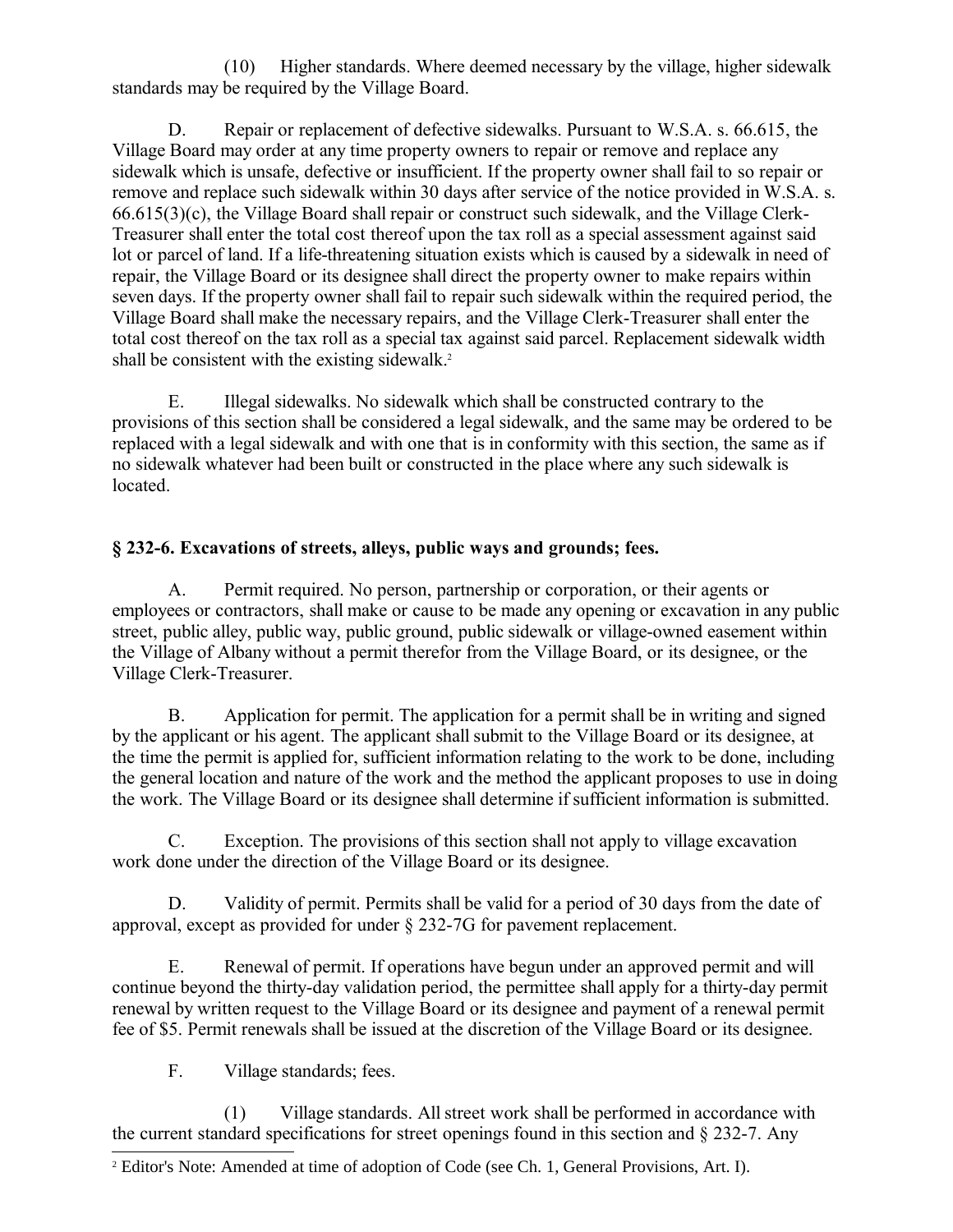damaged curb and gutter, sidewalk or grass-covered area shall be restored to the condition prior to damage.

(2) Fee. The fee for a street opening permit shall be \$5 plus actual village expenses. Permit fees shall be paid to the Village Clerk-Treasurer, who shall issue his receipt therefor.

G. Insurance required. A permit shall be issued only upon the condition that the applicant submit to the Village Clerk-Treasurer satisfactory written evidence that the applicant has in force and will maintain during the time the permit is in effect public liability insurance of not less than \$500,000 per one person, \$500,000 for one accident and property damage coverage of not less than \$500,000.

## H. Bond.

(1) Before a permit for excavating or opening any street or public way may be issued, the applicant must sign a statement that he will indemnify and save harmless the Village of Albany and its officers from all liability for accidents and damage caused by any of the work covered by his permit, and that he will fill up and place in good and safe condition all excavations and openings made in the street and will replace and restore the pavement over any opening he may make as near as can be to the state and condition in which he found it and keep and maintain the same in such condition, normal wear and tear excepted, to the satisfaction of the Village Board for a period of one year, and that he will pay all fines of forfeitures imposed upon him for any violation of any rule, regulation or ordinance governing street openings or drainlaying adopted by the Village Board and will repair any damage done to existing improvements during the progress of the excavation in accordance with the ordinances, rules and regulations of the village. Such statement shall also guarantee that, if the village shall elect to make the street repair, the person opening the street will pay all costs of making such repair and of maintaining the same for one year.

(2) Faulty work or materials shall be immediately replaced by the permittee upon notice by the village. Failure to correct deficiencies shall result in a one-year revocation of the right to obtain a street opening permit. The village shall repair the deficiencies and bill the permittee for all labor, materials and equipment used plus 20% for administration.

(3) The person who does such restoration shall be responsible therefor for one year from the date of the completion of the work and shall file a written guaranty or surety bond to that effect with the village in an amount determined by the Village Board.

(4) Whenever the Village Board shall find that any such work has become defective within one year of the date of completion, he shall give written notice thereof to the contractor or to his surety, stating the defect, the work to be done, the cost thereof and the period of time deemed by the Village Board to be reasonably necessary to complete said work. After receipt of such notice, the contractor or the surety must, within the time specified, repair the defect or indemnify the village for the cost of doing the work as set forth in the notice.

(5) An annual bond may be given under this section covering all excavation work done by the principal for one year beginning January 1, which shall be conditioned as specified above and in the amount determined by the Village Board as necessary to adequately protect the public and the village.

# **§ 232-7. Regulations governing excavations and openings.**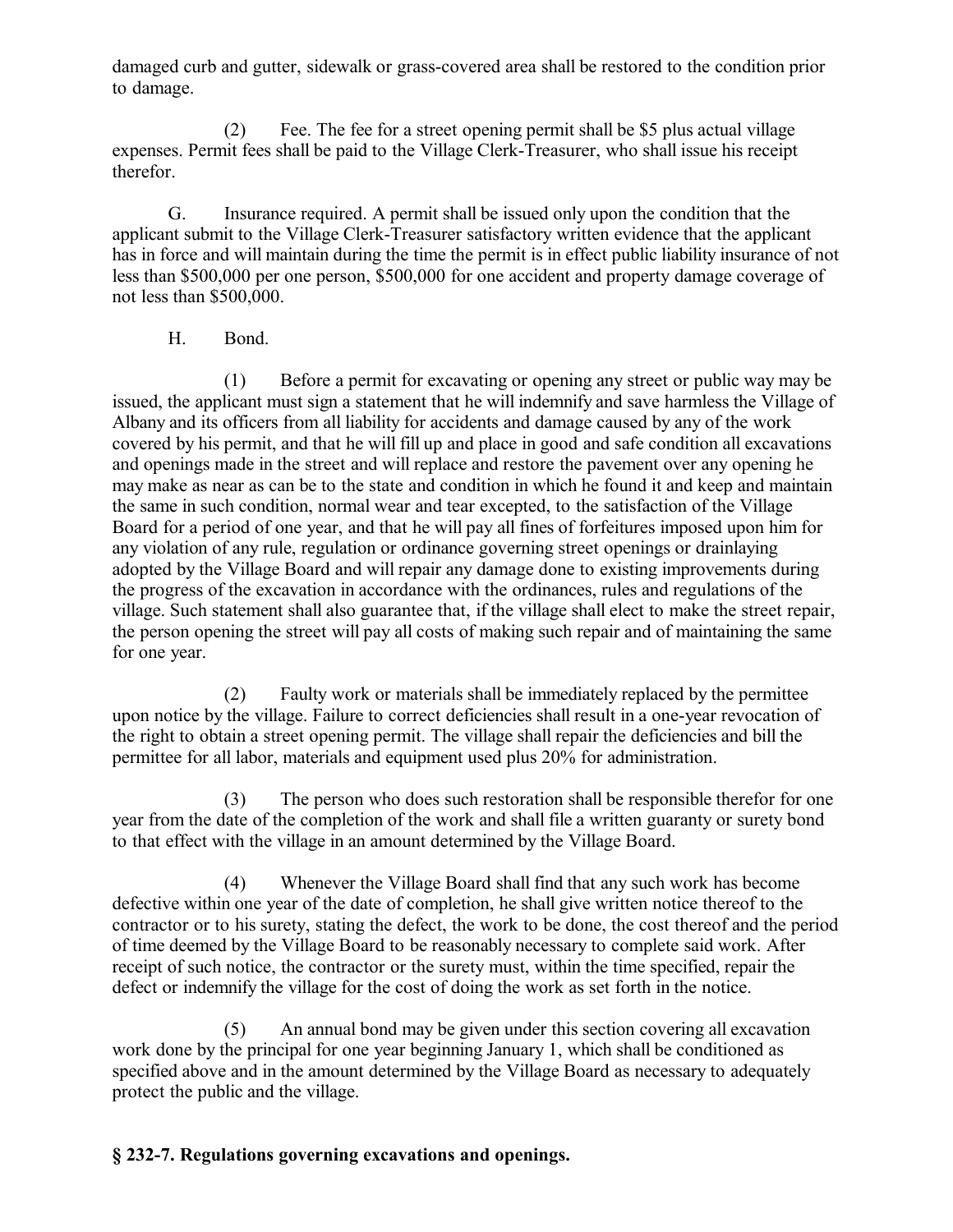A. Frozen ground. No openings in the streets, alleys, sidewalks or public ways shall be permitted between November 15 and April 1 except where it is determined by the Village Board or its designee to be an emergency excavation.

B. Protection of public.

(1) Every opening and excavation shall be enclosed with sufficient barriers, signing and such other traffic control devices as may be required by the Village Board or its designee and in accordance with Section VI of the Manual of Uniform Traffic Control Devices. Sufficient warning lights shall be kept on from sunrise to sunset. No open flame warning devices shall be used. Except by special permission from the Village Board or its designee, no trench shall be excavated more than 250 feet in advance of pipe or conduit laying nor left unfilled more than 500 feet from where pipe or conduit has been laid.

(2) All necessary precautions shall be taken to guard the public effectively from accidents or damage to persons or property through the period of the work. Each person making such opening shall be held liable for all damages, including costs incurred by the village in defending any action brought against it for damages, as well as the cost of any appeal that may result from the neglect by such person or his employees to any necessary precaution against injury or damage to persons, vehicles or property of any kind.

(3) Unless otherwise approved, a minimum of one lane of traffic in each direction shall be provided. Every effort shall be made on the part of the permittee to provide reasonable access to all properties adjacent to his project. In the event that traffic is limited to less than one lane in each direction, a flagman or temporary traffic control signal shall be provided so as to safely cycle traffic in each direction past the work area.

(4) The permittee shall perform the work in such a manner so as not to disrupt the flow of traffic in the area or endanger the safety of workmen or passersby. It shall be the responsibility of the permittee to prevent traffic backup during construction operation. The permittee shall notify the Police Department 24 hours prior to commencement of excavation of the location and extent of the excavation, unless the excavation is an emergency excavation as identified in Subsection B(1).

(5) When the operations will result in the loss of any utility service to private properties, the private properties shall be notified, in writing or by personal contact, at least 12 hours prior to the loss of service, unless the operations are part of an emergency excavation as defined in Subsection G.

C. Pavement removal.

(1) Removal of existing pavement shall be to neat, straight lines. The permittee shall make a final saw cut in the existing pavement after backfilling. Excavations shall be kept to the minimum possible and acceptable for the convenience and safe performance of his work and in accordance with all applicable codes and regulations.

(2) If the pavement is damaged during excavation beyond the original saw cut lines, it shall be saw cut again along neat, straight lines. The finished saw cut shall leave a regular rectangular section for pavement replacement. Should the street opening occur within adjacent or close to an existing patch or require more than one opening within a short distance, the permittee shall identify and locate the existing patches or additional openings on the permit application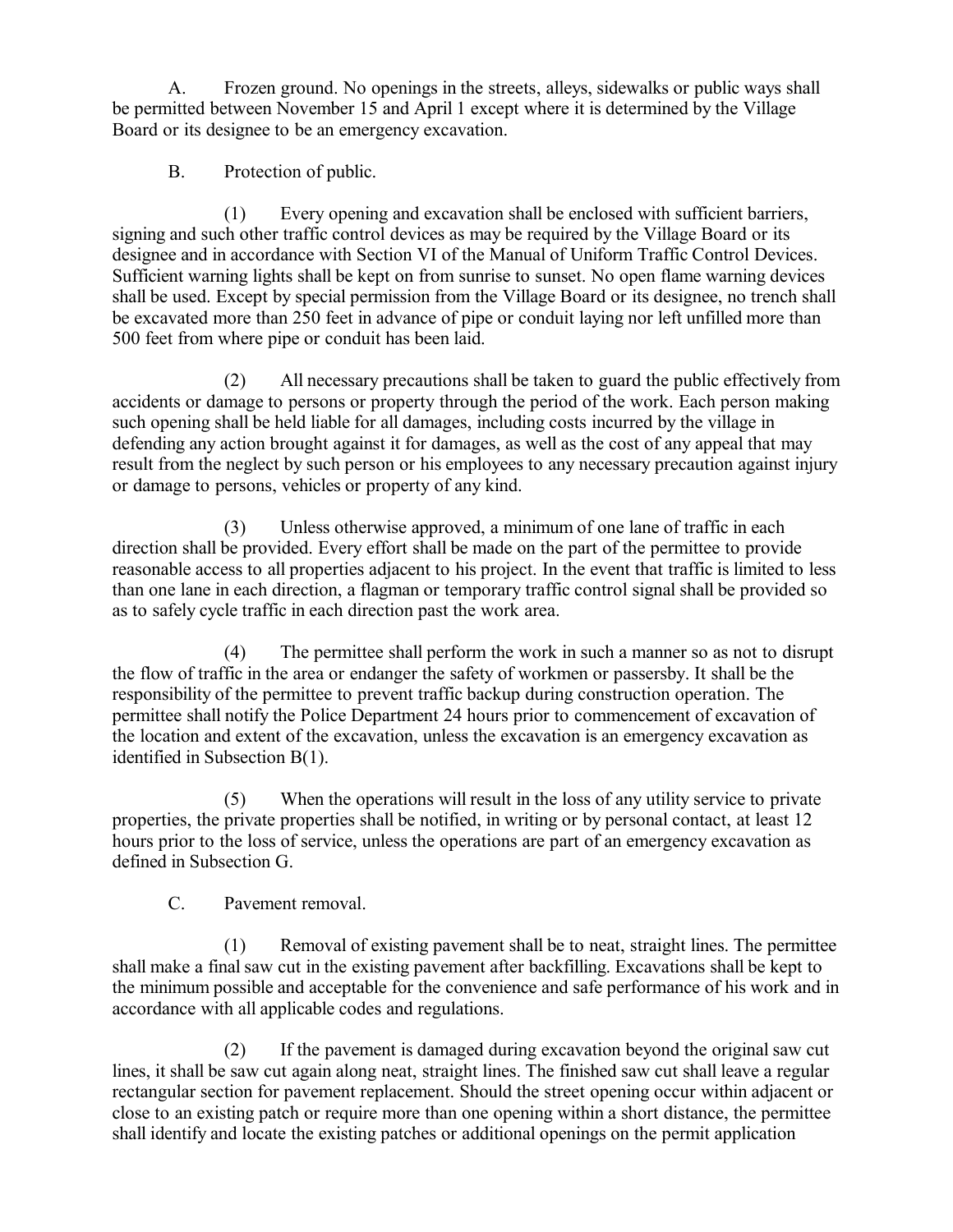form. The Village Board or its designee shall, on the basis of an on-site inspection, approximate the boundaries of the pavement replacement area.

(3) Pavement replacement areas with the long dimension in the direction of travel shall have the long dimension parallel with the curbline or the direction of travel. Pavement replacement areas in concrete pavements shall be parallel with or at right angles to the direction of travel.

(4) The Village Board or its designee may order the permittee to remove and replace up to one full lane width of pavement along the patched or excavated area. Special care shall be taken with concrete pavement to produce a vertical face on the existing concrete at the point of the saw cut to ensure a full depth of concrete at the joint.

D. Excavation.

(1) All excavated material shall be piled in a manner such that pedestrian and motor traffic is not unnecessarily disrupted. Gutters shall be kept clear or other satisfactory provisions made for street drainage, and natural watercourses shall not be obstructed.

(2) Excavated material to be used for backfilling of the trench must be so handled and placed as to be of as little inconvenience as practical to public travel and adjoining tenants.

E. Backfilling.

(1) All backfill material shall be free from cinders, ashes, refuse, vegetable or organic matter, boulders, rocks or stones greater than eight inches in their greatest dimension, frozen lumps or other material which, in the opinion of the Village Board or its designee, is unsuitable.

(2) In refilling the excavation, if there is not sufficient material excavated suitable for refilling, the deficiency shall be made up with material, approved prior to use by the Village Board or its designee, hauled in.

(3) Wherever an excavation crosses an existing utility, pipe or other structure, backfill shall be carefully compacted in stages from the bottom of the excavation. Any sanitary sewer, storm sewer, water, telephone, natural gas or other service shall not be interrupted by the permittee. It shall be the permittee's responsibility to have the various utilities locate and mark their facilities prior to excavation.

(4) Mechanical compaction shall be used on all materials used for trench backfill. Each layer (twelve-inch maximum) shall be uniformly compacted to a dry density of at least 95% of the maximum dry density as determined by the Modified Proctor Test (ASTM-1557). Compaction or consolidation by flooding shall not be permitted.

(5) All excavations shall be subject to testing by the village. Backfilled material not achieving the above compaction requirements shall be removed and recompacted by the permittee. The cost of any retesting shall be paid by the permittee.

(6) When the sides of the trench will not stand perpendicular, sheathing and braces shall be used to prevent caving. No timber, bracing, lagging, sheathing or other lumber shall be left in any trench. At no time shall any street pavements be permitted to overhang the excavation.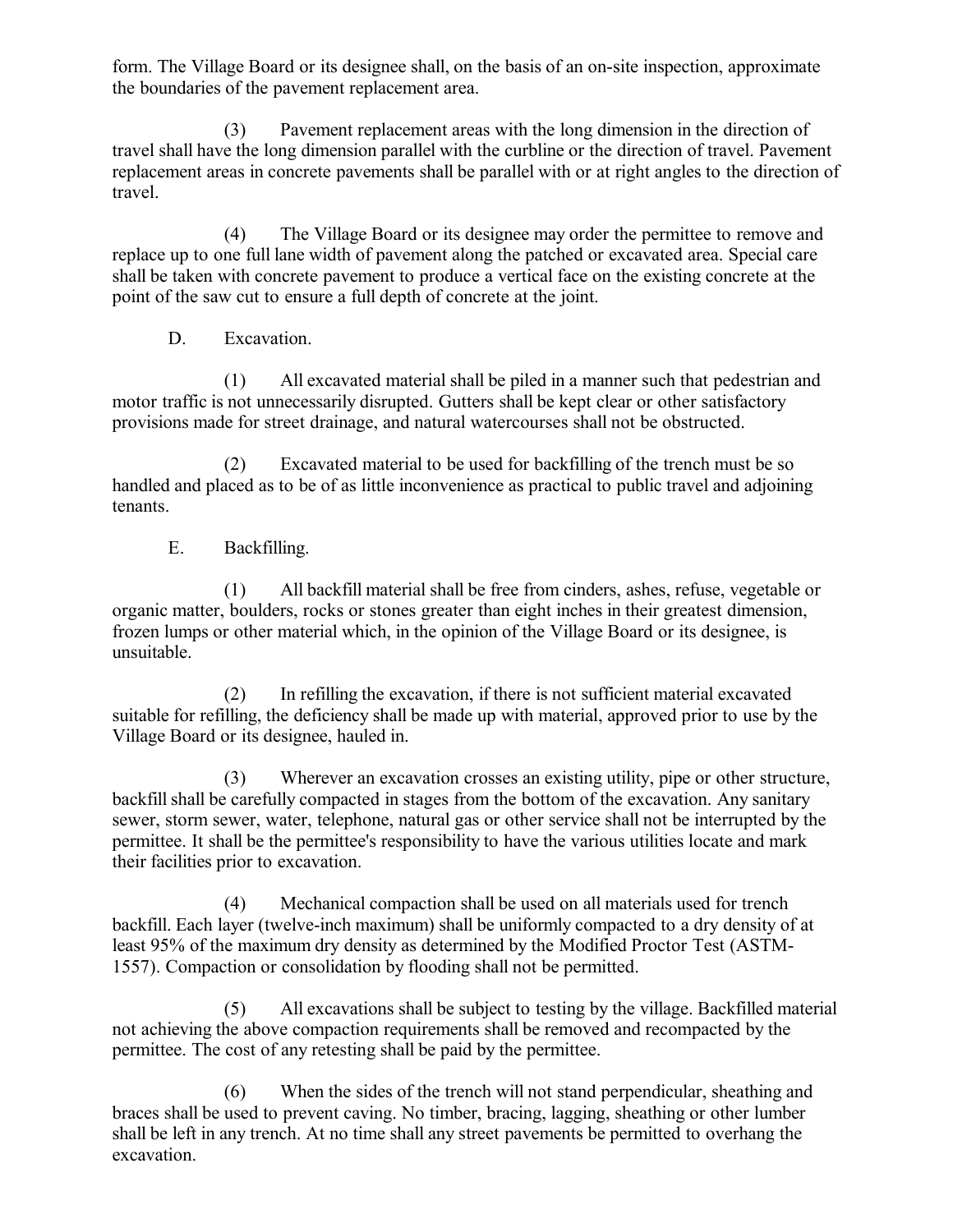F. Notice. It shall be the duty of the permittee to notify the Village Clerk-Treasurer or Street Superintendent and all public and private individuals, firms and corporations affected by the work to be done at least one business day before such work is to commence. The Village Clerk-Treasurer or Street Superintendent shall also be notified at least four hours prior to backfilling and/or restoring the surface.

## G. Pavement replacement.

(1) Backfill material shall be left below the original surface to allow for four inches of three-inch crushed stone and four inches of three-quarter-inch crushed stone, plus the thickness of the required pavement structure. If paving will not occur as part of the initial street restoration operation, the balance of the opening to the original surface elevation shall be backfilled with compacted three-quarter-inch crushed stone.

(2) Bituminous pavement shall be placed the full depth of the existing pavement or 21/2 inches, whichever is greater. Bituminous pavement shall be placed in a maximum of a one-and-one-half-inch base layer and a one-inch top layer, with each layer compacted to maximum density, and shall consist of Wisconsin Department of Transportation Gradation No. 1 for the binder course and Wisconsin Department of Transportation No. 3 for the surface course. The finished surface shall be smooth and free of surface irregularities and shall match the existing pavement and any castings or street appurtenances. Allowable deviations shall be no more than 1/4 inch as measured with a ten-foot straight edge.

(3) Concrete pavement shall be placed to the full depth of the existing pavement or seven inches, whichever is greater. Concrete used shall not contain calcium chloride. The surface shall be given a light broom finish. The edges shall be tooled to prevent spalling at the saw cut edge. The surface shall be evenly and completely sealed with a white pigmented curing compound. The surface shall be protected from traffic for a minimum of three days. The bars shall be installed as directed by village officials.

(4) In emergency excavations during winter months when it is not possible to replace the removed pavement with a like material, the excavation shall be temporarily resurfaced with a minimum of three inches of cold mix bituminous material. This temporary wearing surface shall be compacted and rolled smooth. These temporary wearing surfaces shall be removed and replaced with material as specified above by not later than the following June 1, except as provided above. Permanent pavements shall be replaced within 60 days of the date of the permit.

H. Emergency excavation. In the event of an emergency, any person, firm or corporation owning or controlling any sewer, gas main, water main, conduit or other utility in or under any public street, alley, easement, way or ground and his agents and employees may take immediate proper emergency measures to remedy dangerous conditions for the protection of property, life, health or safety without obtaining an excavation permit, provided that such person, firm or corporation shall apply for an excavation permit not later than the next business day and shall notify the Police Department immediately.

I. Excavation in new streets limited. Whenever the Village Board determines to provide for the permanent improvement or repaving of any street, such determination shall be made not less than 30 days before the work of improvement or repaving shall begin. Immediately after such determination by the Village Board, the Village Clerk-Treasurer shall notify, in writing, each person, utility or other agency owning or controlling any sewer, water main, conduit or other utility in or under said street or any real property abutting said street that all such excavation work in such street must be completed within 30 days. After such permanent improvement or repaving,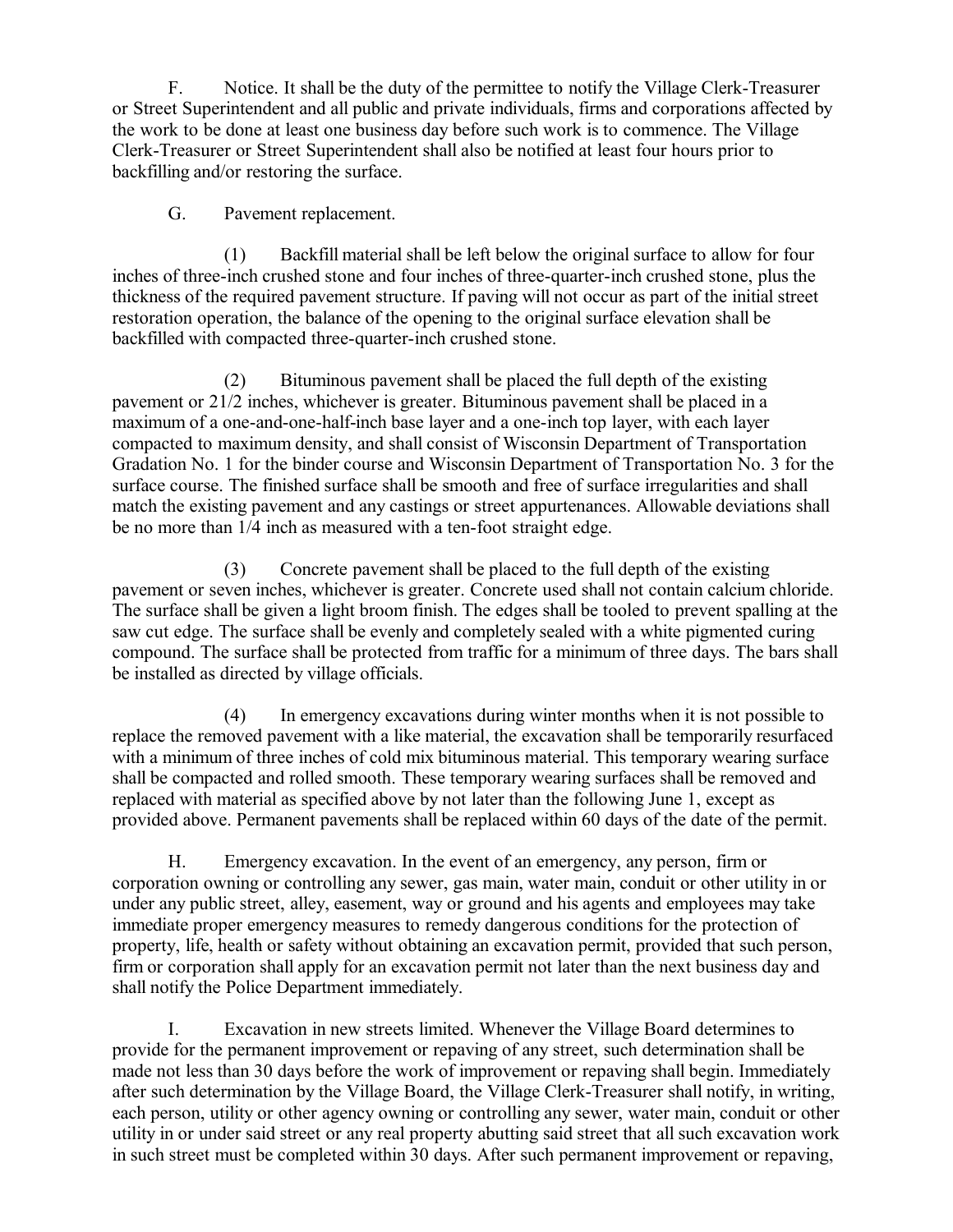no permit shall be issued to open or excavate said street for a period of five years after the date of improvement or repaving unless, in the opinion of the Village Board or its designee, conditions exist which make it absolutely essential that the permit be issued. Every effort shall be made to place gas, electric, telephone and television cable lines in street terraces.

# **§ 232-8. Obstructions and encroachments.**

A. Obstructions and encroachments prohibited. No person shall encroach upon or in any way obstruct or encumber any street, alley, sidewalk, public grounds or land dedicated to public use, or any part thereof, or permit such encroachment or encumbrance to be placed or remain on any public way adjoining the premises of which he is the owner or occupant, except as provided in Subsections B and C.

B. Exceptions. The prohibition of Subsection A shall not apply to the following:

(1) Temporary encroachments or obstructions authorized by permit under § 232-9 pursuant to W.S.A. s. 66.045.

(2) Building materials for the period authorized by the Building Inspector which shall not obstruct more than  $1/2$  of the sidewalk or more than  $1/3$  of the traveled portion of the street and which do not interfere with the flow in the gutters.

(3) Excavations and openings permitted under §§ 232-6 and 232-7.

C. Standards. Property owners may place certain fixtures on sidewalks which immediately adjoin their property if the following requirements are met:

(1) The property must be located in an area used for commercial uses.

(2) The fixtures(s) shall not be physically attached to the sidewalk, any street fixture or any adjacent building, and shall be of a temporary design.

(3) The placement of the fixture shall not significantly impede the flow of pedestrian traffic on the sidewalk. In no event shall the fixture reduce the unobstructed sidewalk width to less than three feet at any point.

D. Removal by village for sidewalk obstructions and encroachments. In addition to any other penalty imposed, if any village enforcement official determines that a sidewalk is unlawfully obstructed in violation of this section, he shall issue a written notice to the owner or occupant of the premises which adjoins the obstructed sidewalk directing that the obstruction be removed within 24 hours.

E. Removal by village for obstruction and encroachments located in the village streets, alleys, public grounds or lands dedicated for public use. In addition to any other penalty imposed, if any village enforcement official determines that a village street, alley, public grounds or land dedicated for public use is obstructed or encumbered, he shall issue a written notice to the property owner of the premises which adjoin the obstructed public area directing that the obstruction be removed within 24 hours.

F. Failure to remove obstruction.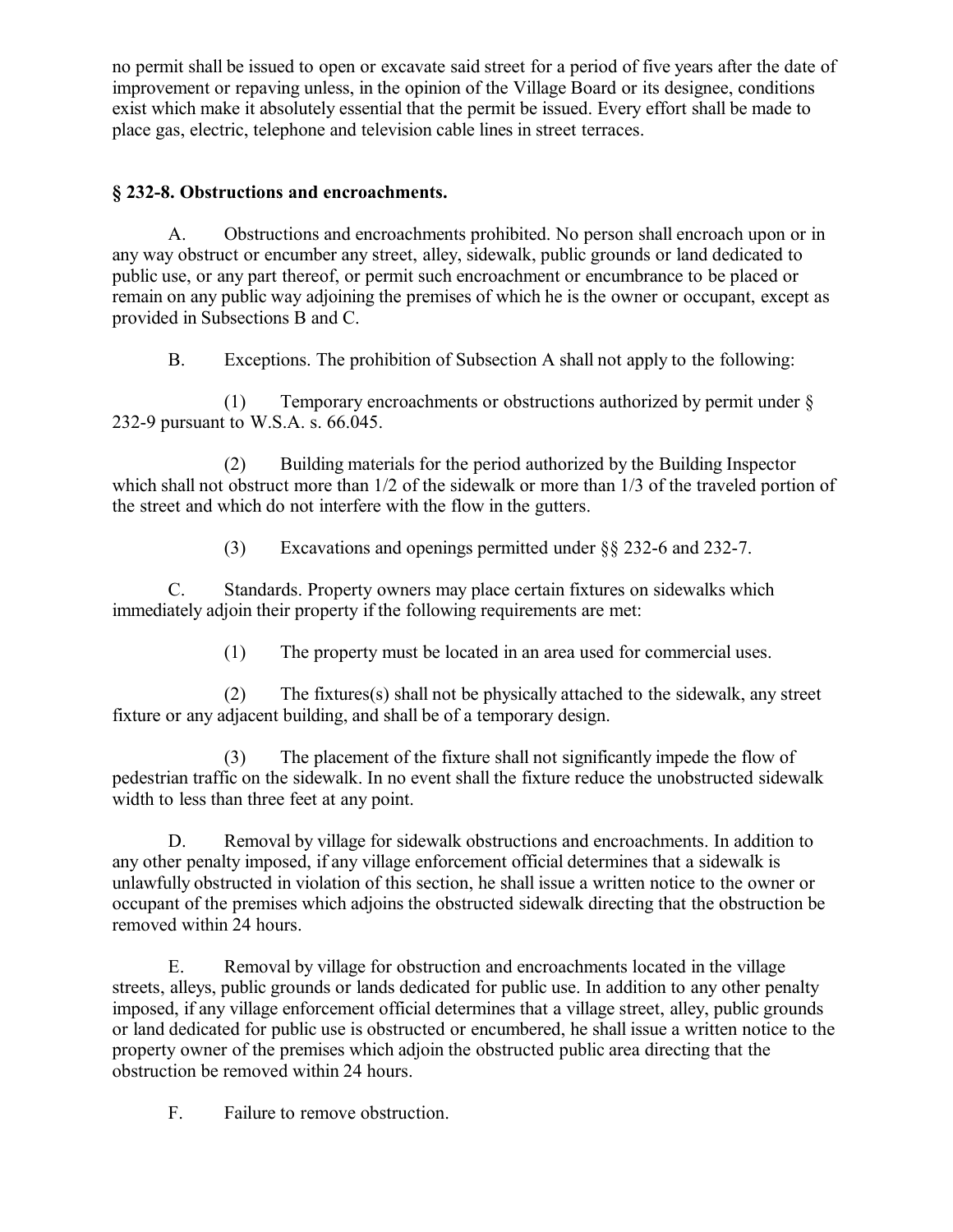(1) If the owner or occupant fails to remove the obstruction within the time period established in Subsection D or E respectively, any village enforcement official shall cause the removal of the obstruction, keeping an account of the expense of the abatement, and such expenses shall be charged to and paid by such property owner. Notice of the bill for abatement of the obstruction shall be mailed to the owner of the premises and shall be payable within 10 calendar days from receipt thereof. Within 60 days after such costs and expenses are incurred and remain unpaid, the Village Clerk-Treasurer shall enter those charges onto the tax roll as a special tax as provided by the State Statutes.

(2) The failure of the Village Clerk-Treasurer to record such claim or to mail such notice or the failure of the owner to receive such notice shall not affect the right to place the village expense on the tax rolls for unpaid bills for abating the obstruction as provided for in this section.

# **§ 232-9. Street privilege permit; fee.**

A. When required. Permits for the use of the streets, alleys, sidewalks or other public ways or places of the village may be granted to applicants by the Village Clerk-Treasurer for the purpose of moving any building or structure or of encumbering the street, alley, sidewalk or way with materials necessary in and about the construction or demolition of any building or structure, provided that such applicant has complied with the other requirements of this section and has obtained a building permit if required by this Code. The Village Clerk-Treasurer shall request advisory recommendations from the Chief of Police, Street Superintendent and/or Building Inspector prior to issuance of the permit. Village officials may attach conditions to the permit, including proof of liability insurance.

B. Bond. No street privilege permit shall be issued until the applicant shall execute and file with the Village Clerk-Treasurer a bond in an amount determined by the Village President not exceeding \$5,000, conditioned that the applicant will indemnify and save harmless the village from all liability for accidents or damage caused by reason of operations under said permit and will remove such encumbrance upon termination of the operations and will leave the vacated premises in a clean and sanitary condition and repair any and all damage to the streets, alleys, sidewalks or public property of the village resulting from such building or moving operations. Upon request, the Village Board may waive this requirement.

C. Fee. The fee for a street privilege permit shall be in the sum of \$5, plus any actual village costs.

D. Conditions of occupancy. The permission to occupy or obstruct the streets, alleys, sidewalks or public grounds is intended only for use in connection with the actual erection, alteration, repair, removal or moving of buildings or structures and shall be given upon the following terms and conditions and subject to revocation without notice by the Village Board, Chief of Police or Building Inspector for violation thereof:

(1) Such temporary obstruction shall cover not more than 1/3 of any street or alley.

(2) Obstructions shall be sufficiently lighted at night so as to be in full view of the public from all directions.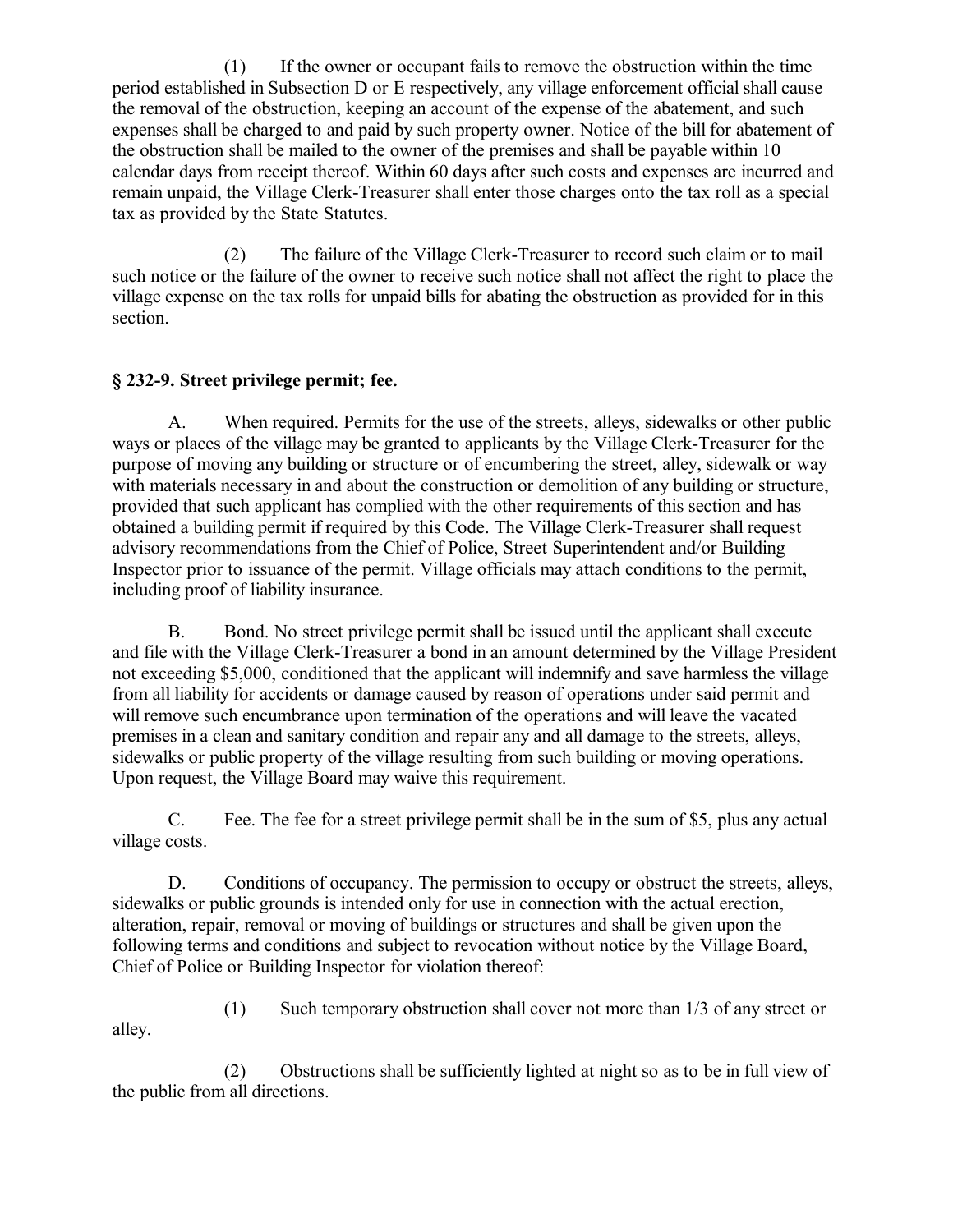(3) Sidewalk traffic shall not be interrupted, but temporary sidewalks of not less than four feet in width, guarded by a closed fence at least four feet high on both sides, may be maintained during the period of occupancy.

(4) The process of moving any building or structure shall be as continuous as practicable until completed and, if ordered by the Chief of Police, shall continue during all hours of the day and night.

(5) No building or structure shall be allowed to remain overnight on any street crossing or intersection or so near thereto as to prevent easy access to any fire hydrant.

(6) Buildings shall be moved only in accordance with the route prescribed by the Chief of Police.

(7) Upon termination of the work necessitating such obstruction, all parts of the streets, alleys, sidewalks or public grounds occupied under the permit shall be vacated, cleaned of all rubbish and obstructions and placed in a safe condition for public travel at the expense of the permittee.

E. Termination. All street privilege permits shall automatically terminate at the end of three months from the date of issuance unless an earlier termination date is specified thereon at the discretion of the Village Clerk-Treasurer.

F. Removal by village. In addition to any other penalty imposed, if the owner or occupant of the premises adjoining any lawfully obstructed sidewalk shall remove or neglect to remove such obstruction within 24 hours after such notice from the Chief of Police or Building Inspector to do so, it shall be the duty of the Chief of Police or Building Inspector to remove such obstruction and make return of the costs and expenses thereof to the Village Clerk-Treasurer, who shall enter such cost on the next annual tax roll as a special charge against the property abutting such obstructed sidewalk, and such sum shall be levied and collected as other special taxes against real estate.

State Law Reference: W.S.A. s. 66.045.

# **§ 232-10. Snow and ice removal.**

A. Removal from sidewalks. The owner, occupant or person in charge of any parcel or lot which fronts upon or abuts any sidewalk shall keep said sidewalk clear of all snow and ice. In the event of snow accumulating on said sidewalk due to natural means and/or by any other means, said sidewalks shall be cleared of all accumulated snow and/or ice within 24 hours from the time the snow ceases to accumulate on said sidewalk. Sidewalks are to be kept clear of snow and ice to a minimum of four feet in width. In the event that ice has formed on any sidewalk in such a manner that it cannot be removed, the owner, occupant or person in charge of the parcel or lot which fronts upon or adjoins said sidewalk shall keep the sidewalk sprinkled with sand and/or salt to permit safe travel by pedestrians.

B. Notice and removal of snow from sidewalks. If the owner, occupant or person in charge of any parcel or lot which fronts upon or adjoins any sidewalk shall fail to keep said sidewalk clear of snow and ice as set forth in Subsection A, the Street Superintendent and other designated village officials and employees shall take the following action: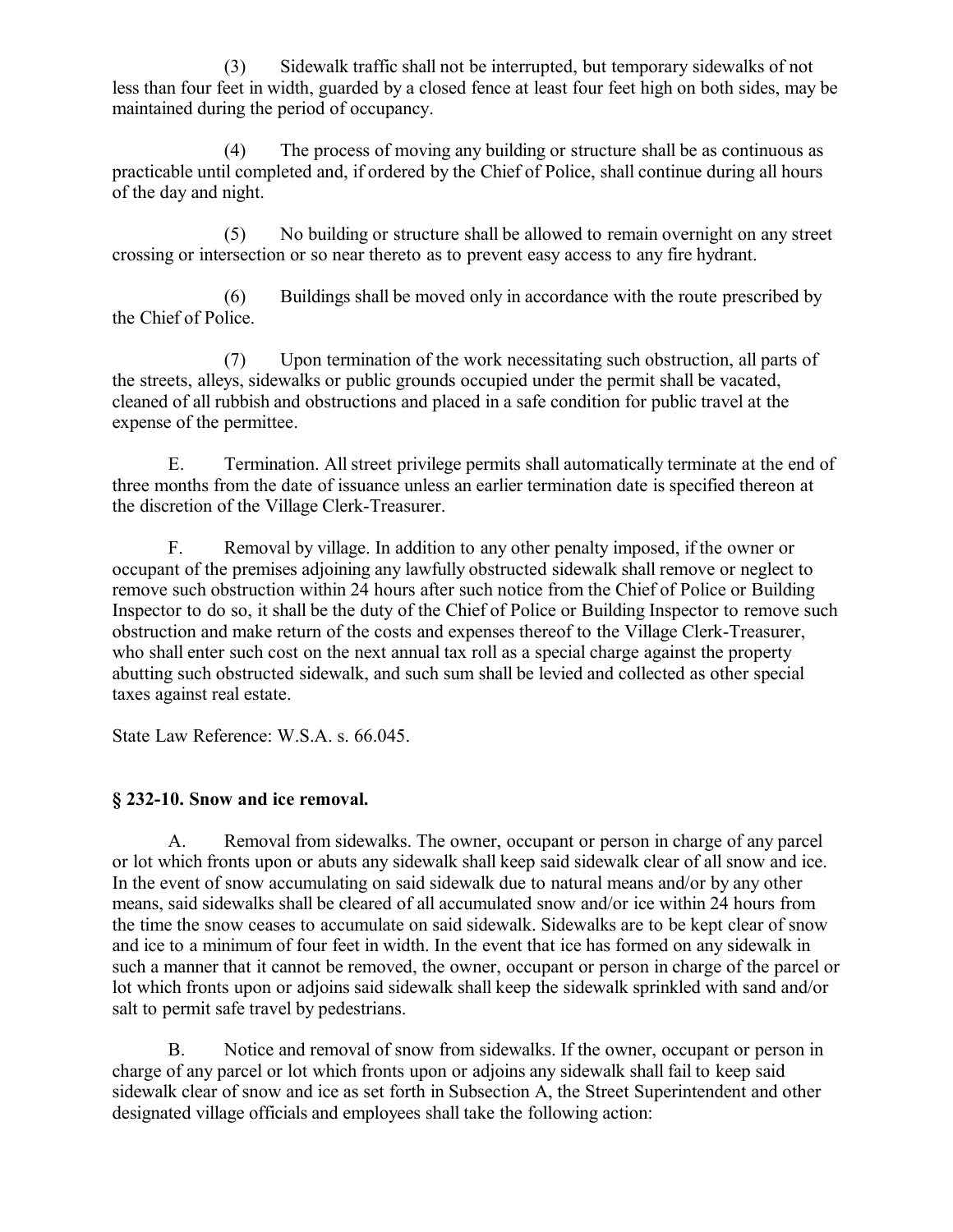(1) Hazardous conditions. If the Street Superintendent or other designated village officials and employees determine that the failure to remove the snow and ice from the sidewalk creates an immediate danger to the public health and/or safety, he shall cause the issuance of a written notice to the owner, occupant or person in charge of any parcel or lot directing that the snow and ice be removed within two hours from the delivery of the notice. In the event that the property owner, occupant or person in charge of said parcel or lot is unavailable to receive a written notice, the Street Superintendent and other designated village officials and employees shall immediately cause the removal of the snow and/or ice. The police officer and other designated village officials and employees shall send a written notice to the last-known address of the property owner, notifying him that a hazardous condition existed which required immediately abatement.

(2) Snow and ice not to encroach. No person shall push, shove or in any way deposit any snow or ice onto any public streets, alley, sidewalk or public lands dedicated to public use except for parcels or lots located where existing buildings are constructed within five feet of the street right-of-way and the sidewalks exist from the village right-of-way to the curbline. In such instances, the owners, occupants and/or employees of parcels or lots shall be permitted to deposit snow and ice from their sidewalks onto the public streets.

C. Enforcement. The Street Superintendent and other designated village officials and employees are hereby authorized and directed to enforce the provisions of this section.

D. Continued violations. Each twenty-four-hour period where a violation occurs shall constitute a separate offense under this section for enforcement purposes. Repeated violations or subsequent additional accumulations of snow and/or ice shall not nullify any pending notice issued under this section.

E. Abatement after notice. Failure of the owner, occupant or person in charge of any parcel or lot to cause the removal of snow and/or ice within the time established under Subsection B(1) and (2) after receiving a written notice shall result in the village causing the removal of said snow and/or ice.

F. Expense. An account of the expenses incurred by the village to abate the snow and/or ice hazard shall be kept, and such expenses shall be charged to and paid by the parcel or lot owner. Notice of the bill for the removal of snow and/or ice shall be mailed to the last-known address of the owner of the parcel or lot and shall be payable within 10 calendar days from the receipt thereof. Within 60 days after such costs and expenses are incurred and remain unpaid, the Village Clerk-Treasurer shall enter those charges onto the tax roll as a special tax as provided by W.S.A. s. 66.615(5).

G. Penalty. In addition to the provisions set forth in this section, any person, firm or corporation which violates the provisions of this section shall be subject to a penalty as provided in Chapter 1, General Provisions, § 1-19.

State Law Reference: W.S.A. ss. 66.60(16) and 66.615(3)(f) and (5).

# **§ 232-11. Terrace areas.**[3](#page-12-0)

A. Definition. The definition of "terrace" shall be as defined in Chapter 241, Trees and Shrubs, § 241-2.

<span id="page-12-0"></span><sup>3</sup>Editor's Note: See Ch. 241, Trees and Shrubs.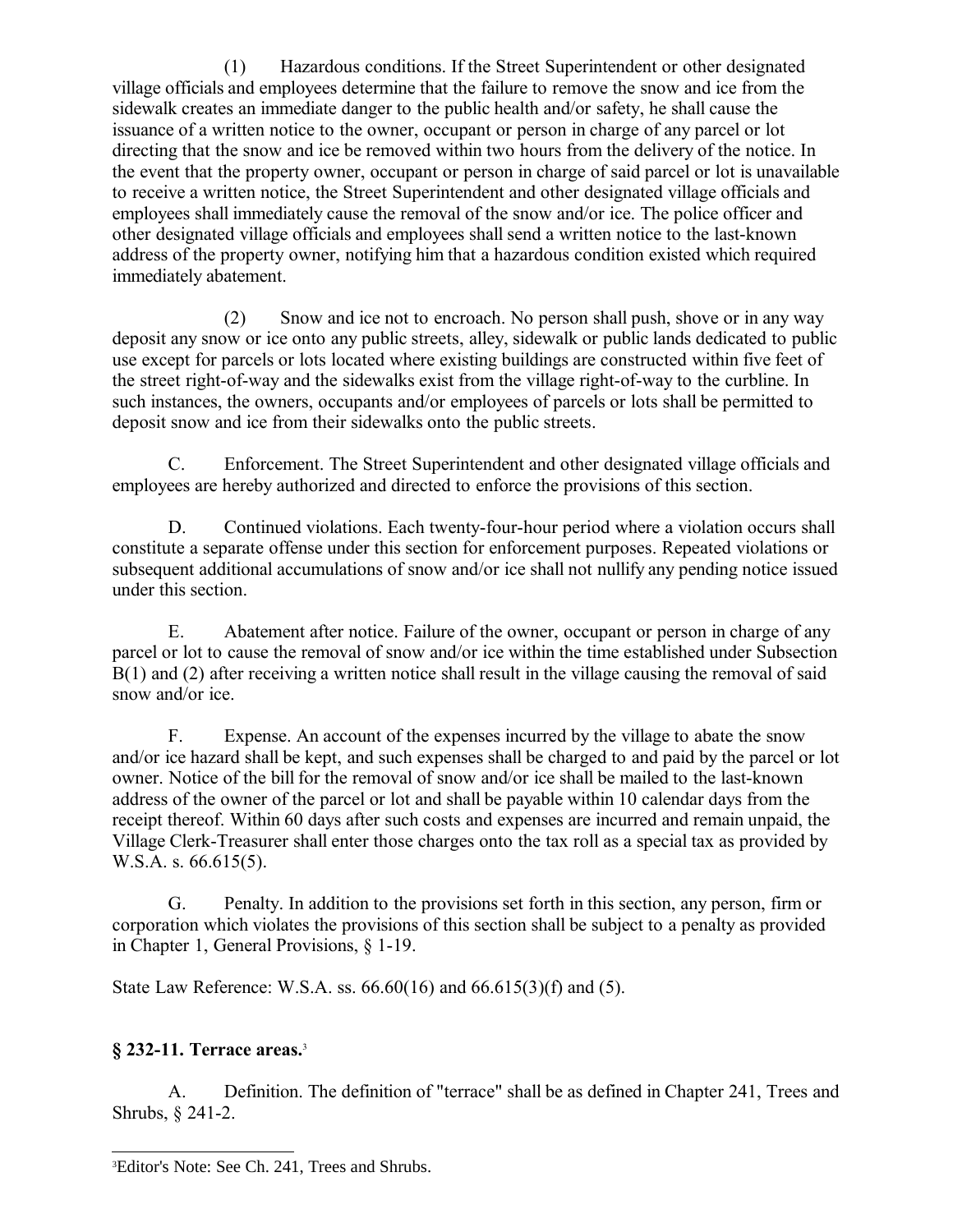B. Noxious weeds; paving. All that part of the terrace not covered by a sidewalk shall be kept free and clear of all noxious weeds and shall not be paved, surfaced or covered with any material which shall prevent the growth of plants and shall be maintained as a lawn, except in areas specifically approved by the Village Board or its designee. Basketball backstops, statuary, structures, flagpoles and other objects shall not be placed in the terrace area.

C. Responsibility to maintain. Every owner of land in the village whose land abuts a terrace is required to maintain, or have maintained by his tenant, the terrace directly abutting such land as provided in this section and elsewhere in this Code. Every owner shall keep mailboxes located on a terrace free and clear of snow.

## **§ 232-12. Streetlamps.**[4](#page-13-0)

 Streetlamps shall be placed at each street intersection. Requests for additional streetlamps by residents shall require a public hearing to be held at a Street and Utility Committee meeting, with notification of neighboring residents.

# **§ 232-13. Vaults.**

All vaults and cisterns under sidewalks shall be prohibited.

# **§ 232-14. Requests for improvements.**

 Requests or petitions by village property owners for new streets, street resurfacing, curb and gutter, storm sewers, utility work and sidewalks shall be presented to the Village Board on or before September 1, to be considered for installation in the following year.

## **§ 232-15. Unlawful dumping on streets.**

 It shall be unlawful for any person to deposit or cause to be deposited, dump, sort, scatter or leave any rubbish, stone, wire, earth, ashes, cinders, sawdust, hay, glass, manure, filth, paper, snow, ice, dirt, grass, leaves, construction waste, garbage or other offensive or noxious material in any public street, sidewalk, alley or on any public property or upon any property of another without the express permission of the owner or occupant thereof.

## **§ 232-16. Obstruction of public ditches.**

 No person shall in any manner obstruct or cause to be obstructed the free passage of water in any public gutter, ditch, culvert, swale or drain or place or cause to be placed any rubbish, dirt, sand, gravel or any other matter or thing so that the same is likely to be carried by the elements into any public gutter, ditch, culvert, swale or drain.

# **§ 232-17. Curb and gutter construction and repair.**

<span id="page-13-0"></span><sup>4</sup>Editor's Note: Added at time of adoption of Code (see Ch. 1, General Provisions, Art. I).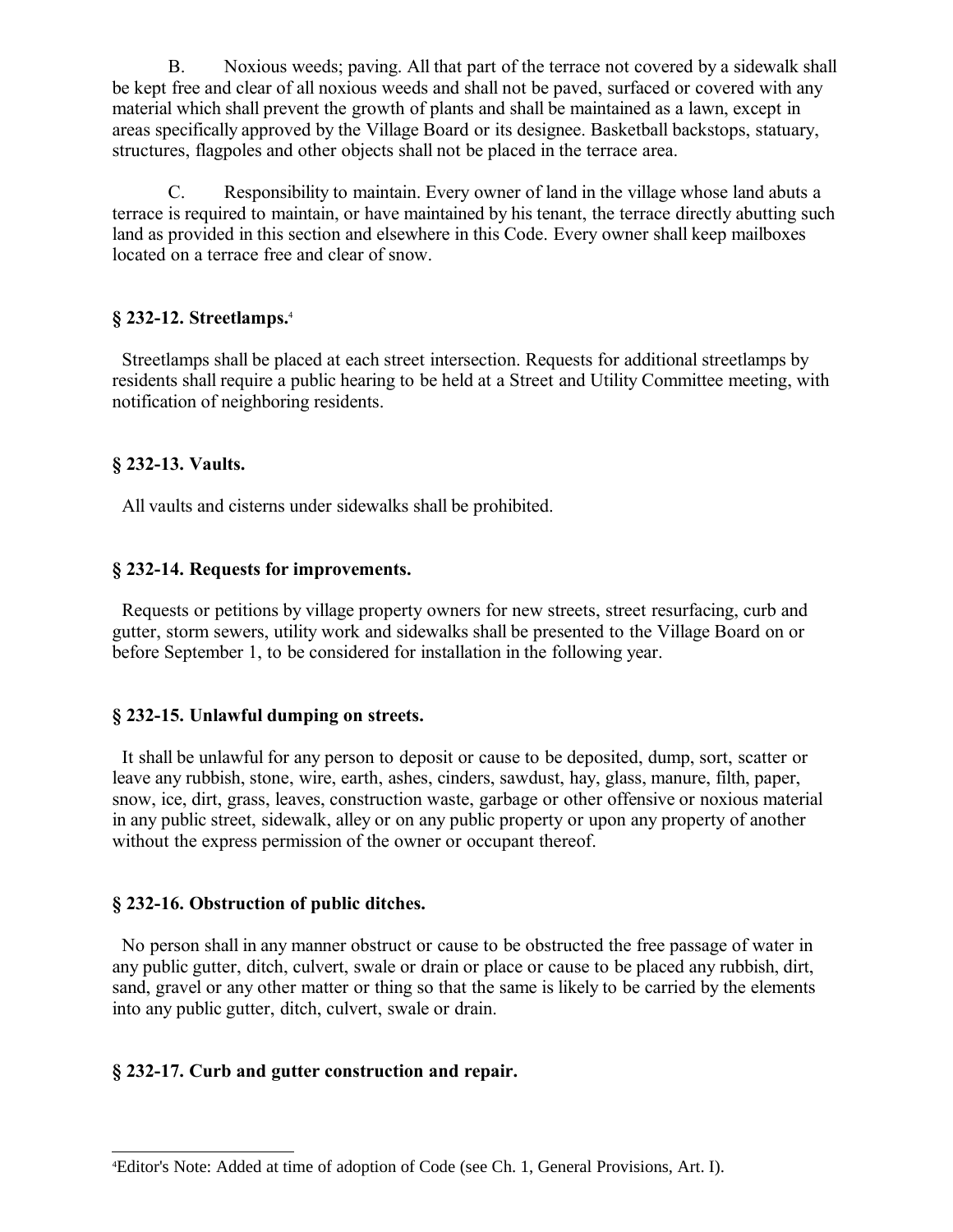Except for new curb and gutter construction required under the village's land division regulations (Chapter 272, Subdivision of Land), all curb and gutter within the Village of Albany shall be laid, repaired or replaced by the village pursuant to either of the following two methods:

A. Petition from abutting property owners. In case of a petition to the village to build, replace or repair any curb and gutter signed by the abutting property owners, such petition shall, whether specifically stated in the petition or not, authorize said village to build said curb and gutter abutting the property owned by said petitioners in such manner as the Village Board shall direct. The work shall be done either directly by the village or by a private contractor hired by the village with or without bids and to charge the cost thereof to the abutting lots or parcels of lands in such portions as the Village Board may determine and to enter the same on the tax roll as a special tax against such lots of parcels and to collect the same in all respects like other taxes on real estate.

B. Village Board determination without petition from abutting property owners. Whenever the Village Board shall, by resolution, determine that a curb and gutter be laid, rebuilt or repaired on any public street within the village, it shall proceed according to W.S.A. s. 66.60 and 66.62.

# **§ 232-18. Street numbers.**

A. Buildings to have street numbers. Each principal building in the village shall be assigned to an official street number by the Village Clerk-Treasurer. All lots and parts of lots in the village shall be numbered in accordance with a street numbering map on file in the office of the Village Clerk-Treasurer. Plats shall be numbered to conform as nearly as possible to the general scheme of numbering as outlined on the map.

B. Street numbers to be displayed. The owner, occupant or agent in charge of the premises shall cause to be affixed and to be maintained when so affixed to each principal building controlled by him the official street number assigned to that building as provided in Subsection A hereof. The physical numbers provided herein shall be not less than 21/2 inches high on a background of not less than three inches. Each required number shall be affixed on the particular building in such a location that it may be easily and readily seen by a person of ordinary eyesight on the public street or highway upon which the building abuts. For buildings abutting also on a public alley, the street number shall also be affixed in such location that it may be seen in like manner from such alley.

C. Noncompliance. If the owner or occupant of any building neglects for 20 days to duly attach and maintain the proper numbers on the building, the village shall serve him a notice requiring him to properly number the same, and if he neglects to do so for 10 days after service, he shall be subject to a forfeiture as provided in Chapter 1, General Provisions, § 1-19.

# **§ 232-19. Payment for public improvements.**[5](#page-14-0)

A. Street reconstruction and repair. Street reconstruction and repair shall be the responsibility of the Village. New construction shall be pursuant to Chapter 272, Subdivision of Land.

<span id="page-14-0"></span>B. Sidewalk construction, replacement and repair. Initial sidewalk construction shall be at the expense of the property owner. However, the expense of repair or replacement of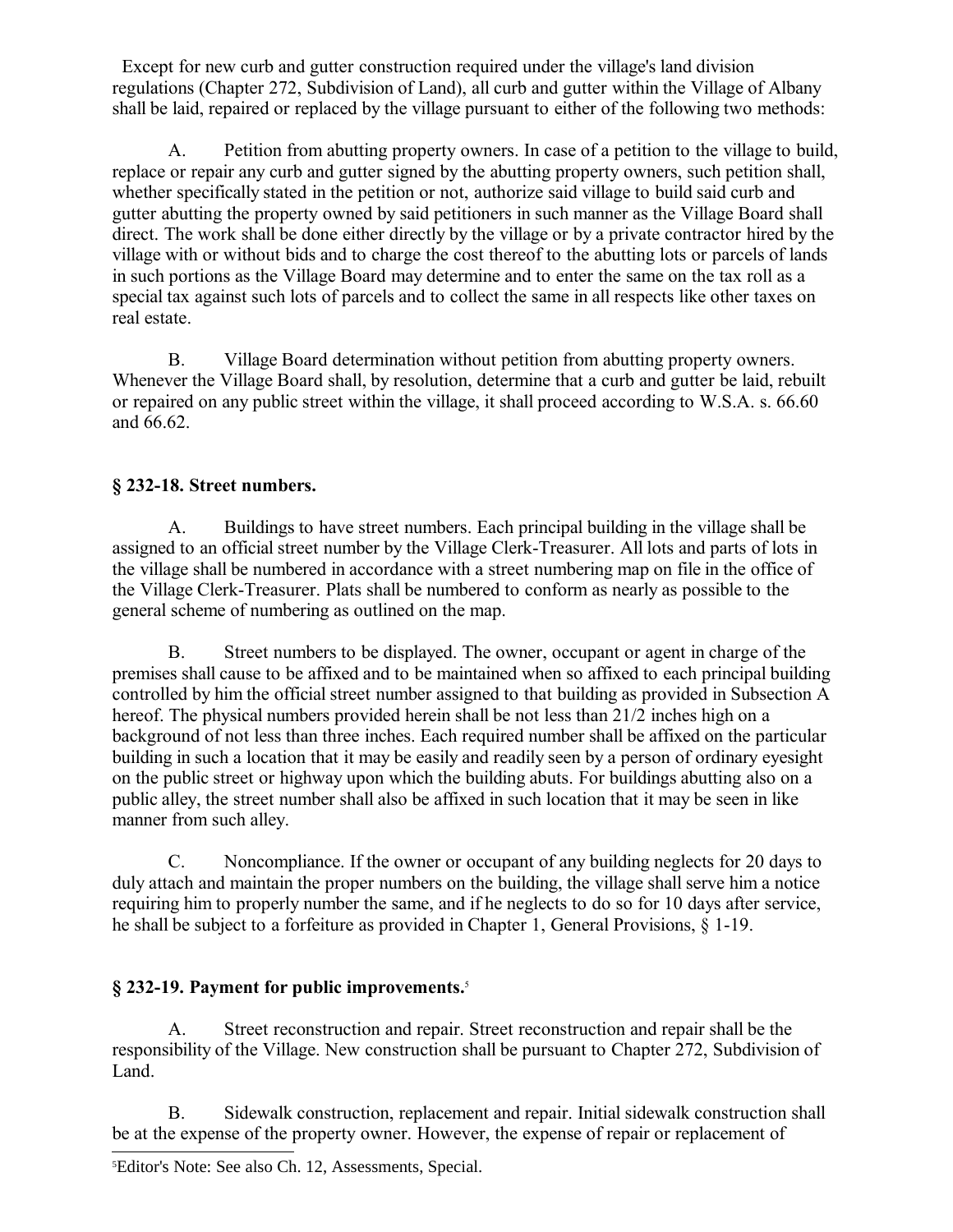sidewalks and curb and gutter previously installed shall be shared by the property owner and the village on a percentage basis set during special assessment procedures.<sup>[6](#page-15-0)</sup>

C. Curb and gutter.

(1) Responsibility. Curb and gutter shall be the responsibility of the abutting property owner. Curb and gutter dimensions shall conform to the standards of the State Department of Transportation, Division of Highways. Assessments for the cost of curb and gutter shall be the responsibility of the property owner, and the cost therefor shall be charged pursuant to W.S.A. s. 66.60(16). The property owner may elect to pay an assessment levied hereunder on a five-year installment basis with interest as determined by the Village Board. When curb and gutter is replaced, the property owner shall pay the difference between the cost or replacement and the value of the existing curb and gutter as determined by the Street Committee of the Board.[7](#page-15-1)

(2) Special assessments. Special assessments shall be determined according to benefits and levied on a front-foot basis. The special assessment on lots which abut on only one public street shall be determined by multiplying the total number of front footage by the special assessment charge per foot. The special assessments on corner lots shall be determined according to benefits and levied on a front-foot basis. The maximum assessment to be levied on a corner lot will be 165 lineal feet, provided that such corner lot cannot be divided into more than one lot according to Chapters 270, Floodplain Zoning, Chapter 272, Subdivision of Land, and Chapter 273, Zoning. If such corner lot can be divided into more than one lot, then the entire frontage will be assessable.

D. Sewer and water mains. All water and sanitary sewer main extensions within the village shall be extended on either a special assessment or cost advancement basis.

E. Special assessment method.

(1) Construction determination. All water and sanitary sewer main extensions shall be installed, or authorized to be installed, by the Village Board or appropriate committee thereof. The final decision as to location and priorities of the new construction for sewer and water mains shall be decided by the Village Board or appropriate committee thereof.

(2) Special assessment policies. Water and sewer main extensions shall be financed by special assessments when deemed advisable by the Village Board. In general, the special assessment method shall be used for main extensions to service areas in immediate need of service or which are likely to develop and need service within 10 years. All special assessments shall be levied in accordance with the provisions of W.S.A. s. 66.60 and of this section.

(a) Front-foot basis. Special assessments shall be determined according to benefits and levied on a front-foot basis. The amount levied for each front foot of benefiting abutting property on each side of the street shall be determined as follows: The total estimated cost of the extension, including legal services, finance carrying charges, engineering, inspection, grading and the necessary street resurfacing, and other direct and indirect costs, less unapportionable costs as defined in this subsection, shall be determined. Such amount shall be divided by the total number of front feet of property served by the main to arrive at an amount per foot.<sup>[8](#page-15-2)</sup>

<span id="page-15-0"></span><sup>6</sup>Editor's Note: Amended at time of adoption of Code (see Ch. 1, General Provisions, Art. I).

<span id="page-15-1"></span><sup>7</sup>Editor's Note: Amended at time of adoption of Code (see Ch. 1, General Provisions, Art. I).

<span id="page-15-2"></span><sup>8</sup> Editor's Note: Amended at time of adoption of Code (see Ch. 1, General Provisions, Art. I).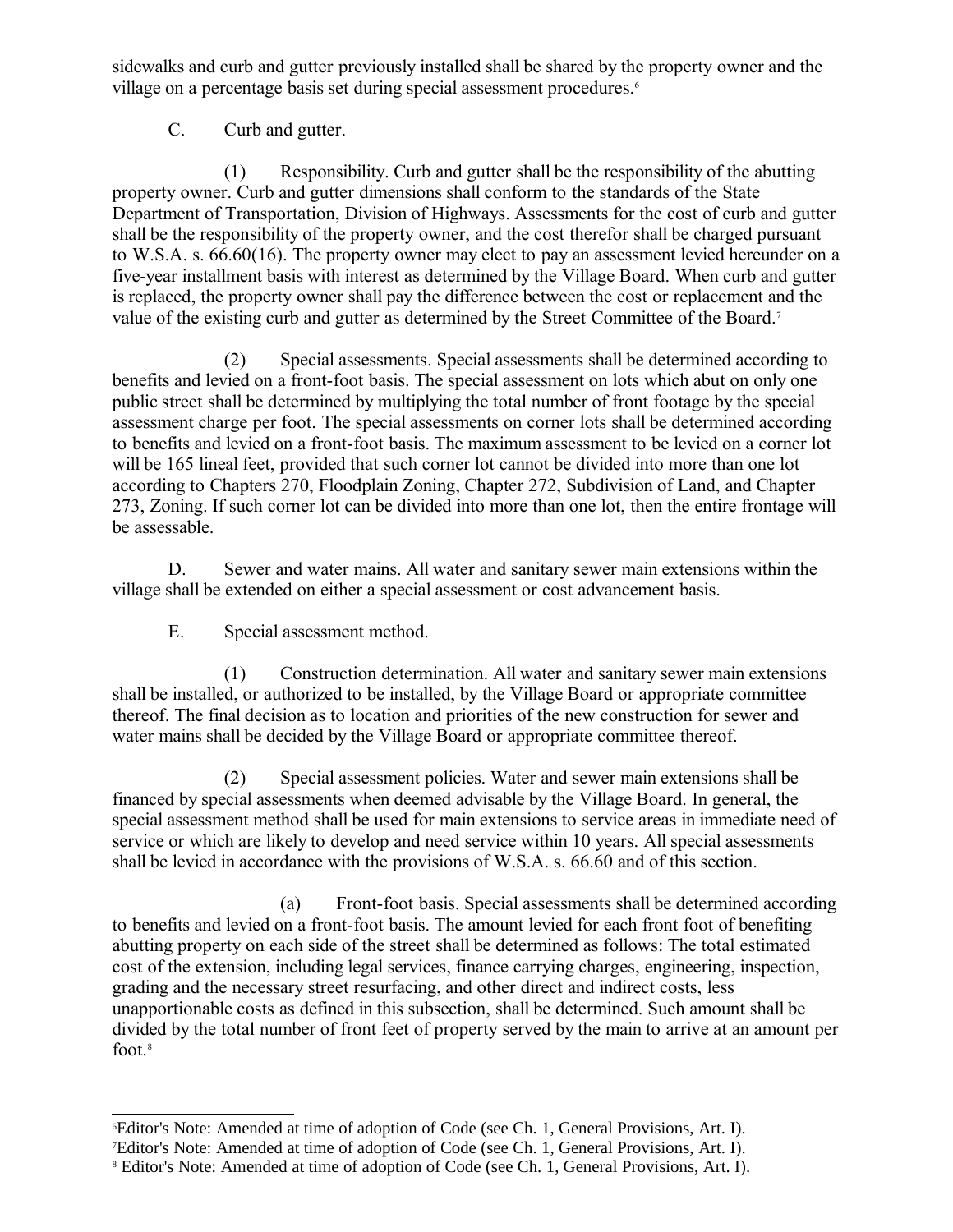(b) Single frontage lots. The special assessment on lots which abut on only one public street shall be determined by multiplying the total number of front footage by the special assessment charge per foot.

(c) Corner lots. The special assessments on corner lots shall be determined according to benefits and levied on a front-foot basis:

[1] If the mains to be extended will abut on both sides of a corner lot, the assessable front footage shall be 100% of the total abutting frontage up to 165 feet.

[2] If the mains to be extended will abut on one side of a corner lot, the assessable front footage shall be the total frontage of the side which the main abuts.

[3] If the mains to be extended will abut a corner lot that abuts an existing main, the assessable front footage shall be the total frontage of the side which the new main abuts.

(d) The charge per front foot or the total assessment on any one parcel shall not exceed the benefits and damages thereto as determined by the Village Board.

F. Cost advancement method. Water and sewer main extensions shall be financed by cost advancements when deemed advisable by the Village Board. In general, the cost advancement method shall be used only when application is made for public water or sewerage service which would require the extension of mains through sparsely occupied areas to serve such applicant or through areas which in the judgment of the Village Board are unlikely to develop in the next 10 years. Where extensions are authorized on a cost advancement basis, the procedure shall be as follows:

(1) The applicant shall deposit with the Village Clerk-Treasurer a sum sufficient to pay the total estimated cost of the extension, less unapportionable costs, if any.

(2) Such deposit shall be made before construction is started or contracted. If the actual apportionable cost is less than the amount deposited, the excess of the deposit over the cost shall be refunded to the applicant within 30 days after payment for the completed project. If the apportionable cost exceeds the deposit, the applicant shall pay the deficiency prior to the granting of water or sewerage service.

(3) Any property connected to such main after its installation, other than the applicant, shall pay to the village a connection charge determined by the Village Board, which shall be equivalent to the amount of front foot special assessments which would have been levied by the village at the time such extension was made.

(4) All connection charges collected by the village under Subsection F(3) shall be paid to the applicant or his assigns or heirs unless specifically provided otherwise, in writing.

G. Unapportionable costs; sewer and water mains. For the purpose of this section, unapportionable costs shall include any additional expenses incurred for mains in excess of eightinch diameter or for sewer mains in excess of eight-inch diameter or for fire protection service and 100% of the cost of mains in street intersections.<sup>[9](#page-16-0)</sup>

H. Lateral connection fee. No connection shall be made to any sewer or water lateral installed by the village unless a lateral connection fee shall have been paid therefor. Such lateral

<span id="page-16-0"></span><sup>9</sup>Editor's Note: Amended at time of adoption of Code (see Ch. 1, General Provisions, Art. I).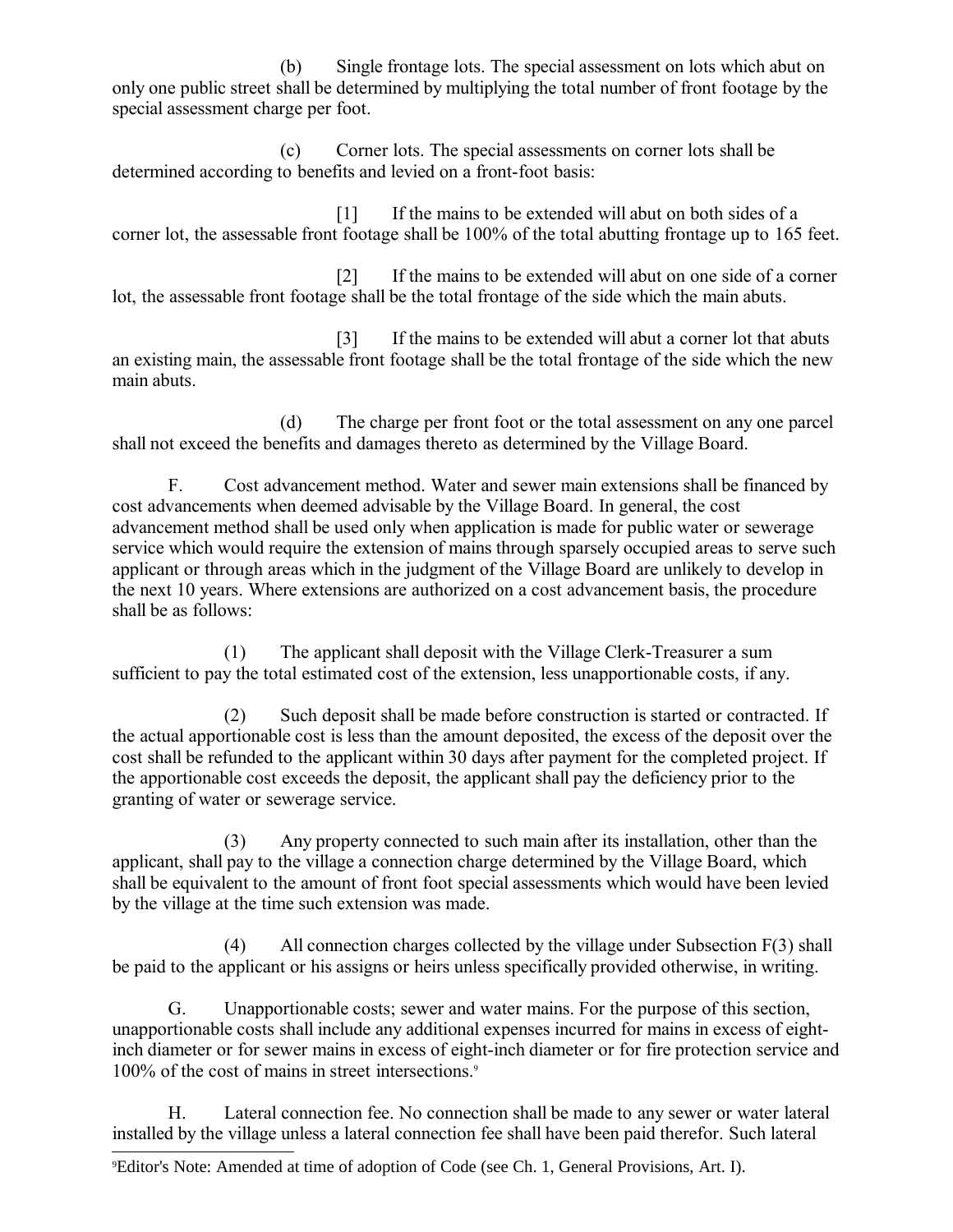connection fee shall be determined from time to time by the Village Board by resolution on the basis of the average previous and estimated future costs.

I. Payment. Unless otherwise provided in the preliminary or final special assessment resolutions, all special assessments levied under this section may be paid in five equal annual installments, with interest at the rate of 10%, in accordance with the provisions of W.S.A. s. 66.54(7). The Village Board may by resolution permit the deferred payment of special assessments on unplatted and undeveloped property until the property is connected to the main, but not longer than five years (10 years for corner lots) following the date of the levy, in accordance with W.S.A. s. 66.605.

J. Waivers. The Village Board may, without any notice or hearing hereunder, levy and assess the whole or any part of the cost of any village work or improvement as a special assessment upon the property benefited thereby whenever notice and hearing thereon is, in writing, waived by all owners of property affected by such special assessment.

K. Other authority retained. It is not intended by this section to deprive the Village Board of any power conferred by W.S.A. ss. 66.53 through 66.698, but by limitations contained therein, and any procedures prescribed therein for the levy of special assessments or special charges shall not apply to special assessment authority contained in this section.

L. Tree care. Tree care shall be the responsibility of the abutting property owner for trees within the terrace, provided that the cost of removal of trees within the terrace shall be paid by the property owner. The property owner shall be responsible for filling the holes left by stump or tree removal.

M. Storm sewers. Storm sewers may be provided by the village at the discretion of the Village Board.

## ARTICLE III **Street Use Permits** [Adopted 5-11-1992 as Title 7, Ch. 7 of the 1992 Code]

## **§ 232-20. Purpose.**

 The streets in possession of the village are primarily for the use of the public in the ordinary way. However, under proper circumstances, the Village Clerk-Treasurer may grant a permit for street use, subject to reasonable municipal regulation and control. Therefore, this article is enacted to regulate and control the use of streets pursuant to a Street Use Permit to the end that the health, safety and general welfare of the public and the good order of the village can be protected and maintained.

# **§ 232-21. Application.**

 A written application for a Street Use Permit by persons or groups doing the same shall be made on a form provided by the Village Clerk-Treasurer and shall be filed with the Village Clerk-Treasurer. The application shall set forth the following information regarding the proposed street use:

A. The name, address and telephone number of the applicant or applicants.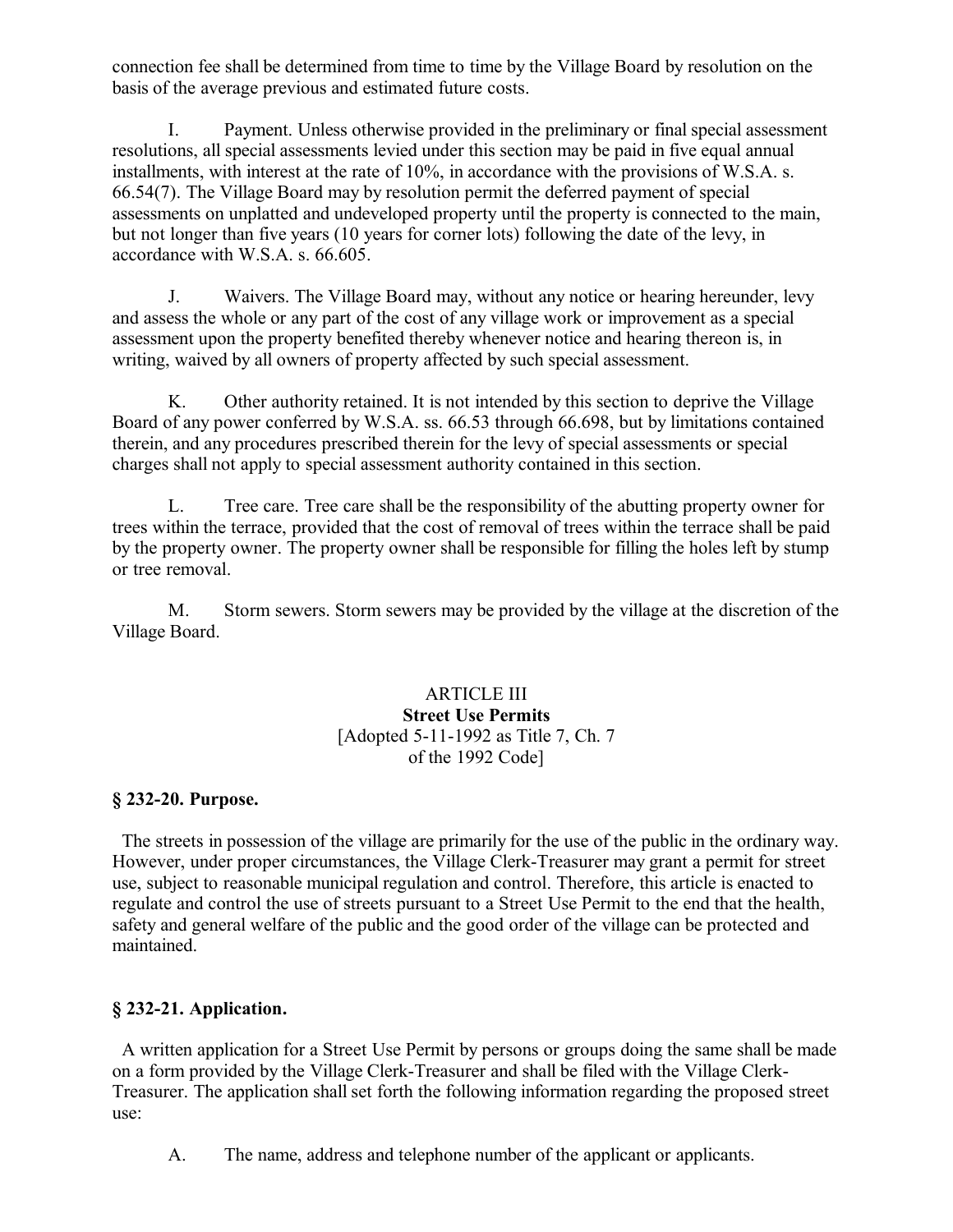B. If the proposed street use is to be conducted for, on behalf of or by an organization, the name, address and telephone number of the headquarters of the organization and of the authorizing responsible heads of such organization.

C. The name, address and telephone number of the person or persons who will be responsible for conducting the proposed use of the street.

D. The date and duration of time for which the requested use of the street is proposed to occur.

E. An accurate description of that portion of the street proposed to be used.

F. The approximate number of persons for whom use of the proposed street area is requested.

G. The proposed use, described in detail, for which the Street Use Permit is requested.

# **§ 232-22. Representative at meeting.**

 The person or representative of the group making application for a Street Use Permit shall be present when the Village Board gives consideration to the granting of said Street Use Permit to provide any additional information which is reasonably necessary to make a fair determination as to whether a permit should be granted.

# **§ 232-23. Review by Chief of Police.**

 Before any application for a Street Use Permit is considered by the Village Board, the application shall be reviewed by the Chief of Police for his recommendation as to the effect that the temporary closing of the street will have on the public safety and traffic movement in the area during the time the street may be closed.

# **§ 232-24. Denial of Permit.**

A. An application for a Street Use Permit may be denied if:

(1) The proposed street use is primarily for private or commercial gain.

(2) The proposed street use would violate any federal or state law or any ordinance of the village.

(3) The proposed street use will substantially hinder the movement of police, fire or emergency vehicles, constituting a risk to persons or property.

(4) The application for a Street Use Permit does not contain the information required above.

(5) The application requests a period for the use of the street in excess of five days.